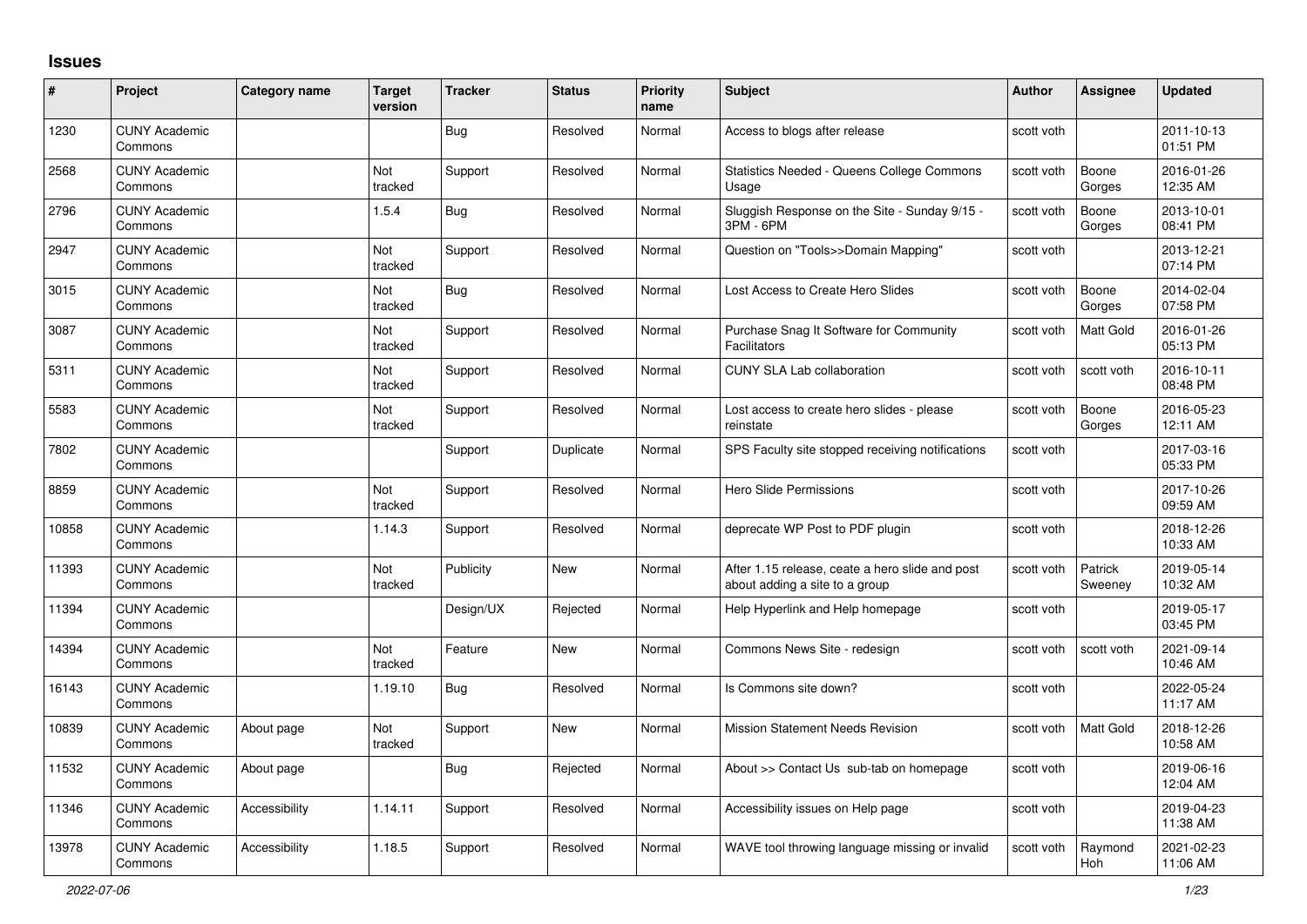| #     | Project                         | Category name             | <b>Target</b><br>version | <b>Tracker</b> | <b>Status</b> | <b>Priority</b><br>name | <b>Subject</b>                                                                         | <b>Author</b> | Assignee        | <b>Updated</b>         |
|-------|---------------------------------|---------------------------|--------------------------|----------------|---------------|-------------------------|----------------------------------------------------------------------------------------|---------------|-----------------|------------------------|
| 9538  | <b>CUNY Academic</b><br>Commons | Analytics                 | Not<br>tracked           | Support        | Resolved      | Normal                  | collecting Google Analytics for mapped Domains                                         | scott voth    | Boone<br>Gorges | 2018-04-27<br>09:23 AM |
| 9750  | <b>CUNY Academic</b><br>Commons | Analytics                 | Not<br>tracked           | Support        | Resolved      | Normal                  | MESTC - arabstages.org - google analytics have<br>stopped working after last release   | scott voth    | scott voth      | 2018-05-11<br>09:34 AM |
| 13502 | <b>CUNY Academic</b><br>Commons | Analytics                 | 1.17.7                   | Support        | Resolved      | Normal                  | <b>Google Analytics Questions</b>                                                      | scott voth    | Boone<br>Gorges | 2020-11-10<br>10:31 AM |
| 13511 | <b>CUNY Academic</b><br>Commons | Analytics                 | 1.17.7                   | Support        | Resolved      | Normal                  | Google Analytics 4 tagging                                                             | scott voth    | Boone<br>Gorges | 2020-11-10<br>10:31 AM |
| 3502  | <b>CUNY Academic</b><br>Commons | <b>Blogs (BuddyPress)</b> | 1.6.17                   | Bug            | Resolved      | High                    | "Create a Site" button not working on Blog Page                                        | scott voth    | Boone<br>Gorges | 2014-09-30<br>02:17 PM |
| 16170 | <b>CUNY Academic</b><br>Commons | Blogs (BuddyPress)        | 2.0.1                    | <b>Bug</b>     | Resolved      | Normal                  | duplication of campus                                                                  | scott voth    | Boone<br>Gorges | 2022-06-14<br>11:35 AM |
| 403   | <b>CUNY Academic</b><br>Commons | BuddyPress (misc)         | Future<br>release        | Feature        | Duplicate     | Normal                  | Personalization of the Profile Page                                                    | scott voth    | Boone<br>Gorges | 2010-11-22<br>11:32 AM |
| 515   | <b>CUNY Academic</b><br>Commons | BuddyPress (misc)         | 1.2                      | Feature        | Rejected      | Normal                  | TOC, Tags and a Tag Cloud for new BP "wiki-like"<br>plugin                             | scott voth    | Boone<br>Gorges | 2011-02-11<br>05:47 PM |
| 517   | <b>CUNY Academic</b><br>Commons | BuddyPress (misc)         | 1.3                      | Feature        | Resolved      | Normal                  | Image handling for new BP "wiki-like" plugin                                           | scott voth    | Boone<br>Gorges | 2011-06-20<br>11:33 AM |
| 518   | <b>CUNY Academic</b><br>Commons | BuddyPress (misc)         | 1.2                      | Feature        | Resolved      | Normal                  | Search box for new BP "wiki-like" plugin                                               | scott voth    | Boone<br>Gorges | 2011-02-23<br>08:41 AM |
| 529   | <b>CUNY Academic</b><br>Commons | BuddyPress (misc)         | 1.2                      | Feature        | Rejected      | Normal                  | Paste Plain Text icon not working in BP "wiki"<br>plugin                               | scott voth    | Boone<br>Gorges | 2011-02-18<br>01:25 PM |
| 530   | <b>CUNY Academic</b><br>Commons | BuddyPress (misc)         | 1.3                      | Feature        | Rejected      | Normal                  | Automatically generated Page urls for new BP wiki  <br>plugin                          | scott voth    | Boone<br>Gorges | 2011-02-11<br>05:50 PM |
| 689   | <b>CUNY Academic</b><br>Commons | BuddyPress (misc)         | 1.3                      | Bug            | Resolved      | Normal                  | BP-specific custom post types should not be<br>visible to non-admins on Dashboard      | scott voth    | Boone<br>Gorges | 2011-05-17<br>11:13 AM |
| 754   | <b>CUNY Academic</b><br>Commons | BuddyPress (misc)         | 1.3                      | Bug            | Resolved      | Normal                  | LaTex parsing on email notifications                                                   | scott voth    | Boone<br>Gorges | 2011-09-14<br>01:28 AM |
| 1208  | <b>CUNY Academic</b><br>Commons | BuddyPress (misc)         | Not<br>tracked           | Feature        | Rejected      | Normal                  | Investigate Mobile Inheritance from BuddyPress<br>Default Theme                        | scott voth    | scott voth      | 2016-01-26<br>10:57 AM |
| 1316  | <b>CUNY Academic</b><br>Commons | BuddyPress (misc)         | 1.2.5                    | Bug            | Resolved      | Normal                  | Buddy Press Docs - comments going to email, but<br>not to the Doc                      | scott voth    | Boone<br>Gorges | 2011-11-04<br>12:53 PM |
| 1343  | <b>CUNY Academic</b><br>Commons | BuddyPress (misc)         |                          | Bug            | Rejected      | Normal                  | Display issue on Front Page - Hero slide<br>description overlaying the top left corner | scott voth    |                 | 2011-12-08<br>07:06 PM |
| 1461  | <b>CUNY Academic</b><br>Commons | BuddyPress (misc)         | 1.3.1                    | Bug            | Resolved      | Normal                  | Strange Behaviour in the Activity Stream                                               | scott voth    | Boone<br>Gorges | 2011-12-19<br>08:33 AM |
| 1486  | <b>CUNY Academic</b><br>Commons | BuddyPress (misc)         | Not<br>tracked           | <b>Bug</b>     | Resolved      | Normal                  | Blog Tag in Group                                                                      | scott voth    | Boone<br>Gorges | 2011-12-21<br>07:45 AM |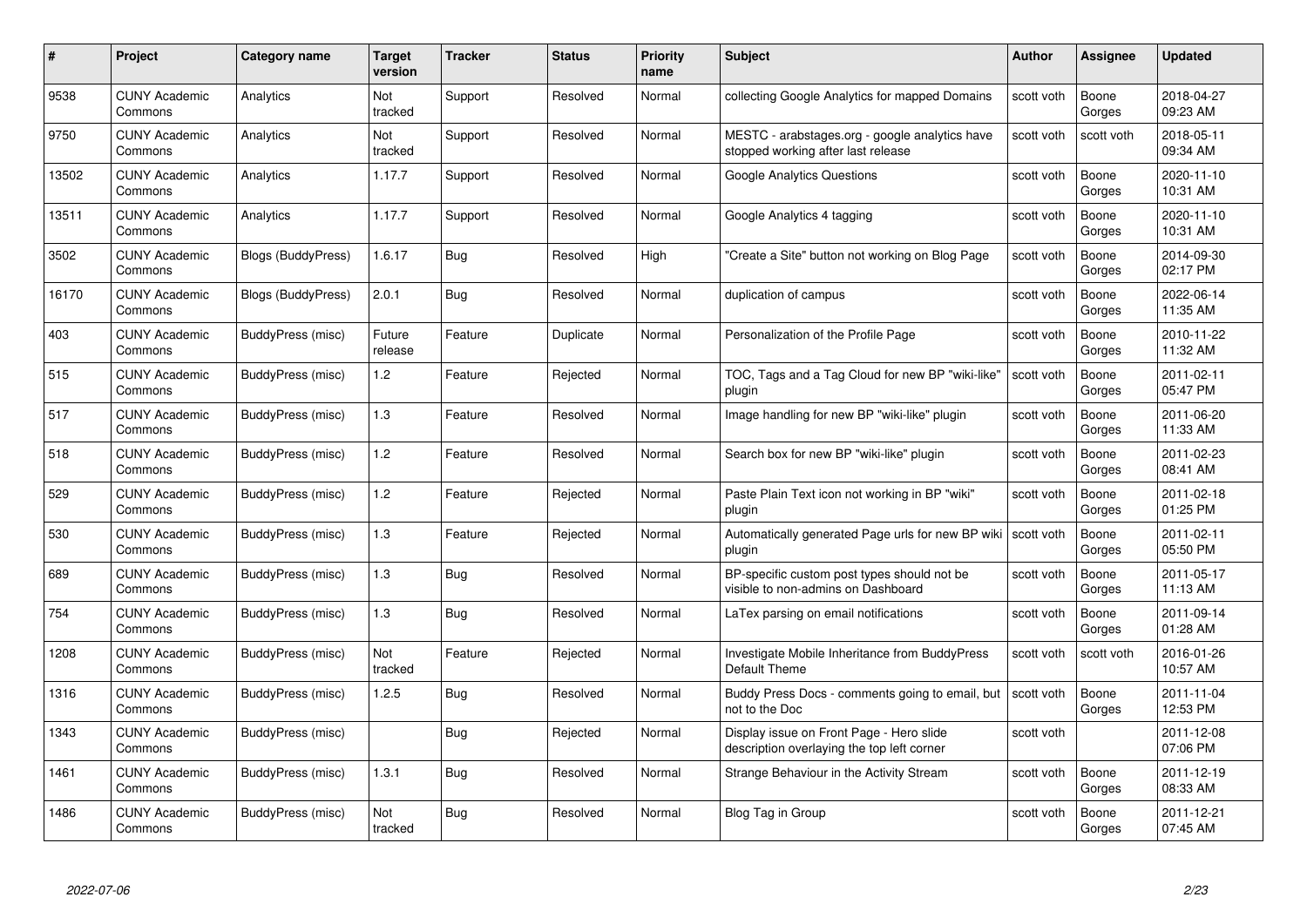| #     | Project                         | <b>Category name</b>   | Target<br>version | <b>Tracker</b> | <b>Status</b> | <b>Priority</b><br>name | <b>Subject</b>                                                                  | <b>Author</b> | <b>Assignee</b>   | <b>Updated</b>         |
|-------|---------------------------------|------------------------|-------------------|----------------|---------------|-------------------------|---------------------------------------------------------------------------------|---------------|-------------------|------------------------|
| 1625  | <b>CUNY Academic</b><br>Commons | BuddyPress (misc)      | 1.10              | Feature        | Resolved      | Normal                  | Modify Default Avatar and Assignment Process                                    | scott voth    | Boone<br>Gorges   | 2016-02-19<br>12:09 AM |
| 1745  | <b>CUNY Academic</b><br>Commons | BuddyPress (misc)      | Not<br>tracked    | <b>Bug</b>     | Resolved      | Normal                  | Dashboard Access to Create Hero Slides                                          | scott voth    | Boone<br>Gorges   | 2012-03-19<br>04:14 PM |
| 2779  | <b>CUNY Academic</b><br>Commons | BuddyPress (misc)      | 1.5.3             | <b>Bug</b>     | Resolved      | Normal                  | Firefox Issue on Portfolio page when scrolling<br>down                          | scott voth    | Boone<br>Gorges   | 2013-09-19<br>01:52 PM |
| 516   | <b>CUNY Academic</b><br>Commons | BuddyPress (misc)      | 1.2               | Feature        | Rejected      | Low                     | Embedding video on new BP "wiki-like" plugin                                    | scott voth    | Boone<br>Gorges   | 2011-02-11<br>05:48 PM |
| 528   | <b>CUNY Academic</b><br>Commons | BuddyPress (misc)      | 1.2               | Bug            | Resolved      | Low                     | Delete pages using new BP "wiki" plugin?                                        | scott voth    | Boone<br>Gorges   | 2011-03-25<br>11:13 AM |
| 1257  | <b>CUNY Academic</b><br>Commons | BuddyPress (misc)      | 1.4               | Bug            | Resolved      | Low                     | Next Page Navigation missing at bottom of page<br>when looking at Group Members | scott voth    | Dominic<br>Giglio | 2012-03-12<br>02:55 PM |
| 2849  | <b>CUNY Academic</b><br>Commons | BuddyPress (misc)      | 1.6               | Design/UX      | Duplicate     | Low                     | User Experience - Changing Avatar                                               | scott voth    | Boone<br>Gorges   | 2014-03-27<br>03:08 PM |
| 10225 | <b>CUNY Academic</b><br>Commons | <b>BuddyPress Docs</b> | 1.13.8            | <b>Bug</b>     | Resolved      | Normal                  | BuddyPress doc disappeared after being created<br>by Maura Smale                | scott voth    | Boone<br>Gorges   | 2018-08-27<br>09:00 AM |
| 13021 | <b>CUNY Academic</b><br>Commons | <b>BuddyPress Docs</b> |                   | Support        | Resolved      | Normal                  | new group library question                                                      | scott voth    | Boone<br>Gorges   | 2020-07-07<br>02:55 PM |
| 13035 | <b>CUNY Academic</b><br>Commons | <b>BuddyPress Docs</b> | 1.17.0            | Support        | Rejected      | Normal                  | Commons 1.17 and BP Docs - TinyMCE options<br>and layout                        | scott voth    | Boone<br>Gorges   | 2020-07-14<br>02:21 PM |
| 519   | CUNY Academic<br>Commons        | <b>BuddyPress Docs</b> | Future<br>release | Feature        | Assigned      | Low                     | TOC for individual docs - for new BP "wiki-like"<br>plugin                      | scott voth    | Boone<br>Gorges   | 2015-11-09<br>05:54 PM |
| 14994 | <b>CUNY Academic</b><br>Commons | cdev.gc.cuny.edu       | Not<br>tracked    | Support        | In Progress   | Normal                  | Clear Cache on CDEV                                                             | scott voth    | Raymond<br>Hoh    | 2021-12-07<br>03:51 PM |
| 4580  | <b>CUNY Academic</b><br>Commons | Commons In A Box       | Not<br>tracked    | Support        | Resolved      | Normal                  | Unable to register account on CBOX Demo Site                                    | scott voth    | Boone<br>Gorges   | 2015-09-10<br>02:37 PM |
| 7892  | <b>CUNY Academic</b><br>Commons | Commons In A Box       |                   | <b>Bug</b>     | Rejected      | Normal                  | CBOX - Group widget filter links overlap widget<br>title                        | scott voth    | Boone<br>Gorges   | 2017-04-04<br>10:16 AM |
| 9745  | <b>CUNY Academic</b><br>Commons | Commons In A Box       | Not<br>tracked    | Support        | Resolved      | Normal                  | Commons in a Box - Query monitor                                                | scott voth    |                   | 2018-05-09<br>01:24 PM |
| 15507 | <b>CUNY Academic</b><br>Commons | Commons In A Box       | Not<br>tracked    | Support        | Resolved      | Normal                  | <b>CBOX</b>                                                                     | scott voth    | Raymond<br>Hoh    | 2022-03-02<br>02:02 PM |
| 13865 | <b>CUNY Academic</b><br>Commons | <b>Commons Profile</b> | 1.18.4            | <b>Bug</b>     | Resolved      | Normal                  | 'Digital Research Tools' profile nav item is cut off                            | scott voth    | Boone<br>Gorges   | 2021-02-09<br>11:05 AM |
| 14733 | <b>CUNY Academic</b><br>Commons | <b>Commons Profile</b> |                   | Support        | Duplicate     | Normal                  | Academic Interests UI                                                           | scott voth    | Boone<br>Gorges   | 2021-09-15<br>10:52 PM |
| 15152 | CUNY Academic<br>Commons        | <b>Commons Profile</b> | 1.19.1            | Bug            | Resolved      | Normal                  | padding missing on Commons Profile                                              | scott voth    | Boone<br>Gorges   | 2022-01-11<br>04:41 PM |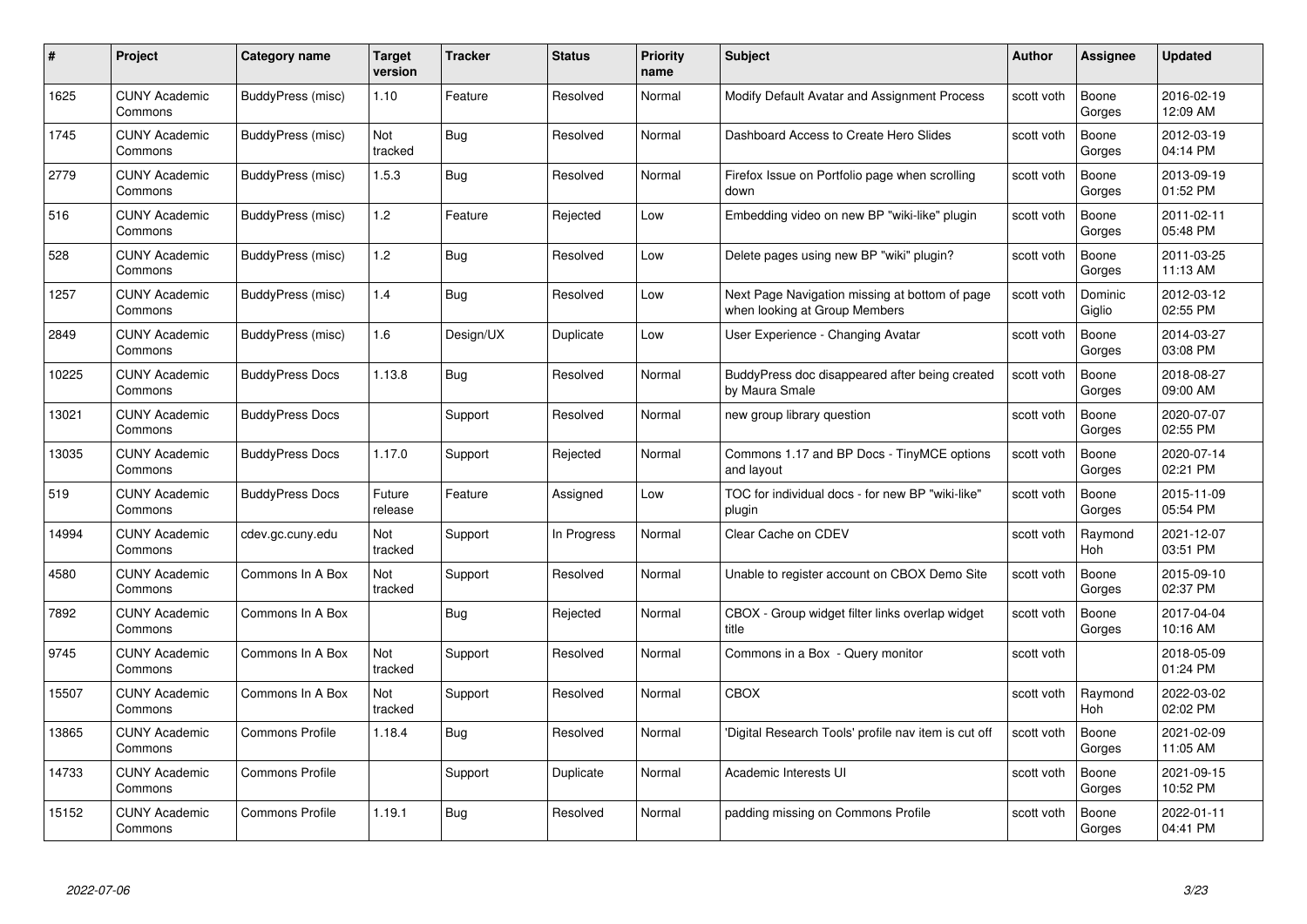| #     | Project                         | <b>Category name</b>   | Target<br>version | <b>Tracker</b> | <b>Status</b> | <b>Priority</b><br>name | <b>Subject</b>                                                                  | <b>Author</b> | <b>Assignee</b>       | <b>Updated</b>         |
|-------|---------------------------------|------------------------|-------------------|----------------|---------------|-------------------------|---------------------------------------------------------------------------------|---------------|-----------------------|------------------------|
| 15185 | <b>CUNY Academic</b><br>Commons | <b>Commons Profile</b> | 1.19.2            | Support        | Resolved      | Normal                  | Change "Edit Profile" button to "Edit Public Profile"                           | scott voth    | Boone<br>Gorges       | 2022-01-25<br>11:33 AM |
| 2337  | <b>CUNY Academic</b><br>Commons | commonsinabox.org      | Not<br>tracked    | <b>Bug</b>     | Rejected      | High                    | commonsinabox.org - notifications                                               | scott voth    | Boone<br>Gorges       | 2012-12-12<br>01:43 PM |
| 2965  | <b>CUNY Academic</b><br>Commons | commonsinabox.org      |                   | Support        | Resolved      | High                    | Spammers on commonsinabox.org                                                   | scott voth    | Boone<br>Gorges       | 2014-01-19<br>02:56 PM |
| 7295  | <b>CUNY Academic</b><br>Commons | commonsinabox.org      | Not<br>tracked    | Support        | Resolved      | High                    | commonsinabox.org performance issues                                            | scott voth    |                       | 2017-01-03<br>10:52 AM |
| 2287  | <b>CUNY Academic</b><br>Commons | commonsinabox.org      | Not<br>tracked    | Bug            | Resolved      | Normal                  | User reports he added an entry to the Help &<br>Support Forum - but it was lost | scott voth    | Boone<br>Gorges       | 2012-11-21<br>11:27 PM |
| 2316  | <b>CUNY Academic</b><br>Commons | commonsinabox.org      | Not<br>tracked    | Bug            | Resolved      | Normal                  | Commonsinabox.org - group forum - can't access<br>second page of forum posts    | scott voth    | Boone<br>Gorges       | 2012-12-03<br>11:57 AM |
| 2435  | <b>CUNY Academic</b><br>Commons | commonsinabox.org      |                   | Bug            | Resolved      | Normal                  | commonsinabox.org - media upload file types                                     | scott voth    | Boone<br>Gorges       | 2013-02-13<br>09:58 PM |
| 2484  | <b>CUNY Academic</b><br>Commons | commonsinabox.org      |                   | Bug            | Resolved      | Normal                  | Forum posts are vanishing - can only view last few<br>on Help & Support         | scott voth    | Boone<br>Gorges       | 2013-03-01<br>11:19 AM |
| 2490  | <b>CUNY Academic</b><br>Commons | commonsinabox.org      |                   | Feature        | Duplicate     | Normal                  | Search Functionality on CommonsinaBox.org                                       | scott voth    |                       | 2013-02-27<br>09:37 PM |
| 2518  | <b>CUNY Academic</b><br>Commons | commonsinabox.org      | Not<br>tracked    | Bug            | Resolved      | Normal                  | Lost Access to Upload image files on<br>CommonsinaBox.org                       | scott voth    | Boone<br>Gorges       | 2013-03-20<br>01:57 PM |
| 2561  | CUNY Academic<br>Commons        | commonsinabox.org      | Not<br>tracked    | Bug            | Resolved      | Normal                  | CSS Issues on Commonsinabox.org                                                 | scott voth    | Boone<br>Gorges       | 2013-05-16<br>03:31 PM |
| 2585  | <b>CUNY Academic</b><br>Commons | commonsinabox.org      | Not<br>tracked    | <b>Bug</b>     | Resolved      | Normal                  | commonsinbox.org - no "site features" option                                    | scott voth    | Boone<br>Gorges       | 2013-05-21<br>09:15 PM |
| 2631  | <b>CUNY Academic</b><br>Commons | commonsinabox.org      | Not<br>tracked    | Bug            | Resolved      | Normal                  | Bullet Points don't display in Forum posts on<br>CBOX.org                       | scott voth    | Boone<br>Gorges       | 2014-05-01<br>08:11 PM |
| 2633  | <b>CUNY Academic</b><br>Commons | commonsinabox.org      | Not<br>tracked    | <b>Bug</b>     | Resolved      | Normal                  | Mentions in CBOX.org                                                            | scott voth    | Boone<br>Gorges       | 2014-05-01<br>08:12 PM |
| 3549  | <b>CUNY Academic</b><br>Commons | commonsinabox.org      | Not<br>tracked    | Support        | Rejected      | Normal                  | Spam on CBOX.org                                                                | scott voth    |                       | 2014-10-15<br>12:10 AM |
| 3841  | <b>CUNY Academic</b><br>Commons | commonsinabox.org      | Not<br>tracked    | Bug            | Resolved      | Normal                  | CBOX.org Registration Plugin Not Working                                        | scott voth    | Boone<br>Gorges       | 2016-01-26<br>03:27 PM |
| 6184  | <b>CUNY Academic</b><br>Commons | commonsinabox.org      | Not<br>tracked    | <b>Bug</b>     | Resolved      | Normal                  | CBOX Confirm User Registration plugin                                           | scott voth    | Raymond<br><b>Hoh</b> | 2018-09-12<br>01:50 PM |
| 7343  | <b>CUNY Academic</b><br>Commons | commonsinabox.org      | Not<br>tracked    | Bug            | Resolved      | Normal                  | commonsinabox.org - unable to access backend                                    | scott voth    |                       | 2017-01-06<br>11:58 AM |
| 9707  | CUNY Academic<br>Commons        | commonsinabox.org      |                   | Support        | Resolved      | Normal                  | CommonsinaBox.org DEV admin not responding                                      | scott voth    |                       | 2018-05-07<br>10:38 AM |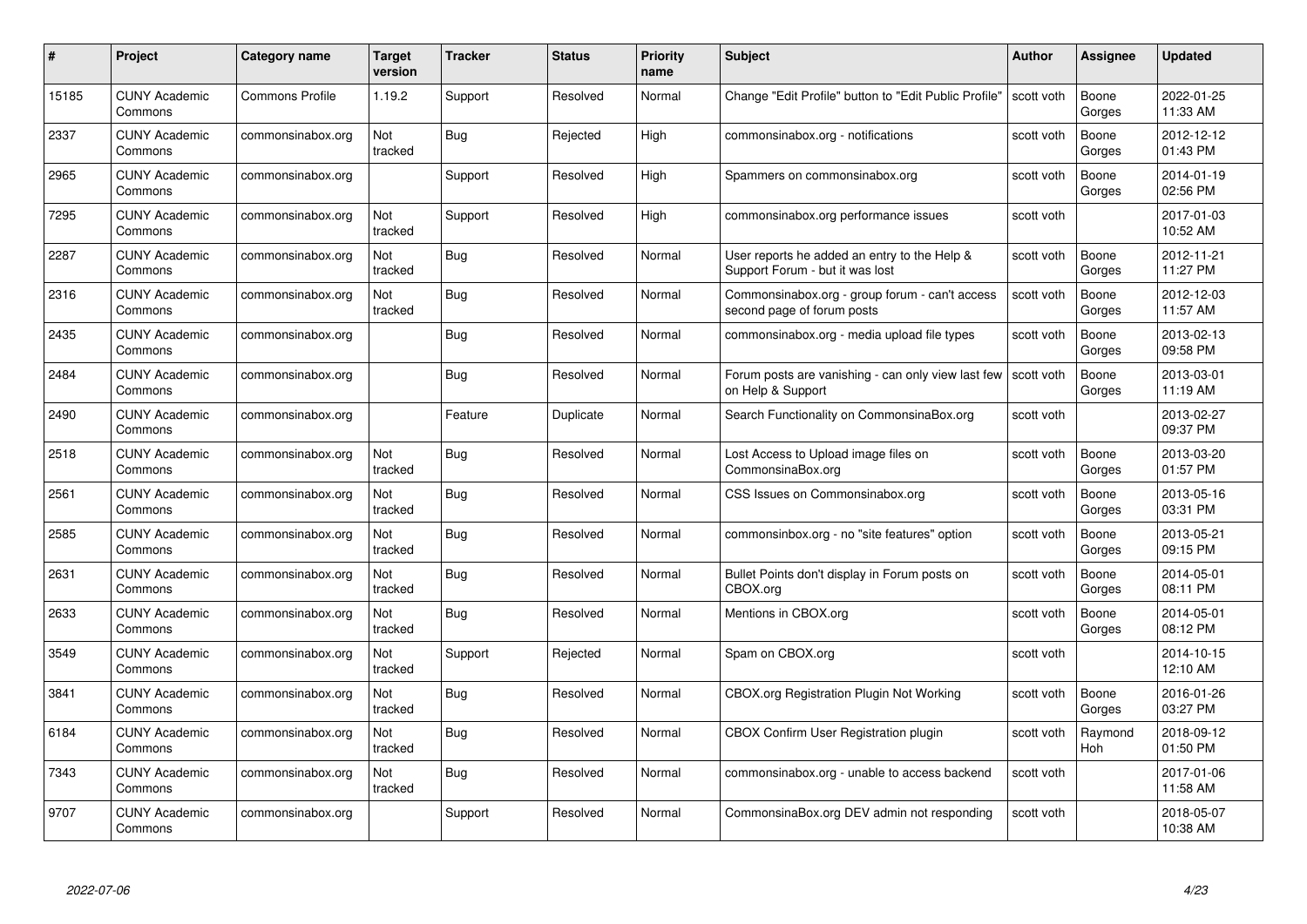| #     | Project                         | Category name      | <b>Target</b><br>version | <b>Tracker</b> | <b>Status</b> | <b>Priority</b><br>name | <b>Subject</b>                                                            | <b>Author</b> | Assignee         | <b>Updated</b>         |
|-------|---------------------------------|--------------------|--------------------------|----------------|---------------|-------------------------|---------------------------------------------------------------------------|---------------|------------------|------------------------|
| 10226 | <b>CUNY Academic</b><br>Commons | Courses            | Future<br>release        | Feature        | <b>New</b>    | Normal                  | Add "My Courses" to drop down list                                        | scott voth    | Boone<br>Gorges  | 2021-11-19<br>12:42 PM |
| 11298 | <b>CUNY Academic</b><br>Commons | Courses            | 1.16                     | Feature        | Resolved      | Normal                  | Explore Ways to Make the "Courses" tab More<br>Interesting                | scott voth    | Boone<br>Gorges  | 2019-12-04<br>10:51 AM |
| 14437 | <b>CUNY Academic</b><br>Commons | Courses            | 1.19.0                   | <b>Bug</b>     | Resolved      | Normal                  | Deleted Sites Show Up On Courses Tab                                      | scott voth    | Boone<br>Gorges  | 2022-01-04<br>12:04 PM |
| 3604  | <b>CUNY Academic</b><br>Commons | cuny.is            |                          | Support        | Resolved      | Normal                  | LLJournal CUNY.IS request                                                 | scott voth    | Sarah<br>Morgano | 2014-10-26<br>05:47 PM |
| 6110  | <b>CUNY Academic</b><br>Commons | cuny.is            |                          | Support        | Resolved      | Normal                  | cuny.is Request                                                           | scott voth    | Sarah<br>Morgano | 2016-10-03<br>03:03 AM |
| 8876  | <b>CUNY Academic</b><br>Commons | cuny.is            | 1.12.1                   | Bug            | Resolved      | Normal                  | Groups cannot select cuny is URL that matches<br>their group slug exactly | scott voth    | Boone<br>Gorges  | 2017-11-01<br>03:06 PM |
| 4841  | <b>CUNY Academic</b><br>Commons | Design             | Future<br>release        | Bug            | Rejected      | Normal                  | Font style on "Friends" Page seems different                              | scott voth    | Boone<br>Gorges  | 2015-11-03<br>07:40 AM |
| 15151 | <b>CUNY Academic</b><br>Commons | Design             | 1.19.7                   | Support        | Resolved      | Normal                  | Commons Main Navigation does not show which<br>tab you are on             | scott voth    | Sara<br>Cannon   | 2022-04-12<br>11:31 AM |
| 4978  | <b>CUNY Academic</b><br>Commons | <b>Directories</b> | 1.9.4                    | Feature        | Resolved      | High                    | On Profile Provide a Way to Enter or Change<br><b>Campus Affiliation</b>  | scott voth    | Boone<br>Gorges  | 2016-01-11<br>10:41 PM |
| 11173 | <b>CUNY Academic</b><br>Commons | Documentation      |                          | Support        | Resolved      | Normal                  | <b>Accessibility Checker</b>                                              | scott voth    | Boone<br>Gorges  | 2019-02-26<br>11:00 PM |
| 11495 | <b>CUNY Academic</b><br>Commons | Documentation      | Not<br>tracked           | Documentation  | Resolved      | Normal                  | New Member Intro Page                                                     | scott voth    | scott voth       | 2020-05-14<br>01:12 PM |
| 11974 | <b>CUNY Academic</b><br>Commons | Documentation      |                          | Feature        | Resolved      | Normal                  | Help tracking down documentation on JetPack                               | scott voth    | scott voth       | 2019-10-12<br>01:08 PM |
| 3753  | <b>CUNY Academic</b><br>Commons | Domain Mapping     | Not<br>tracked           | Support        | Resolved      | High                    | Domain mapping request - Sujatha Fernandes                                | scott voth    | Raymond<br>Hoh   | 2015-11-30<br>03:11 PM |
| 15810 | <b>CUNY Academic</b><br>Commons | Domain Mapping     | Not<br>tracked           | Bug            | Resolved      | High                    | News Literacy Matters site loading over and over<br>using Chrome          | scott voth    | Raymond<br>Hoh   | 2022-04-05<br>10:09 AM |
| 3082  | <b>CUNY Academic</b><br>Commons | Domain Mapping     | Not<br>tracked           | Support        | Resolved      | Normal                  | Domain Mapping Request - Ruth O'Brien                                     | scott voth    | Boone<br>Gorges  | 2014-03-05<br>07:16 PM |
| 3120  | <b>CUNY Academic</b><br>Commons | Domain Mapping     | Not<br>tracked           | Support        | Rejected      | Normal                  | Domain Mapping Request from Paul Julian Smith                             | scott voth    | Boone<br>Gorges  | 2016-01-26<br>12:41 AM |
| 3182  | <b>CUNY Academic</b><br>Commons | Domain Mapping     | Not<br>tracked           | Support        | Resolved      | Normal                  | domain mapping request - muphyinstituteblog.org                           | scott voth    | <b>Matt Gold</b> | 2014-05-01<br>01:12 PM |
| 3199  | <b>CUNY Academic</b><br>Commons | Domain Mapping     |                          | Support        | Resolved      | Normal                  | domain mapping request - bethanyholmstrom.net                             | scott voth    | Boone<br>Gorges  | 2014-05-08<br>02:40 PM |
| 3269  | <b>CUNY Academic</b><br>Commons | Domain Mapping     | Not<br>tracked           | Support        | Resolved      | Normal                  | Domain mapping request - Natascia Boeri                                   | scott voth    | Boone<br>Gorges  | 2015-11-30<br>03:17 PM |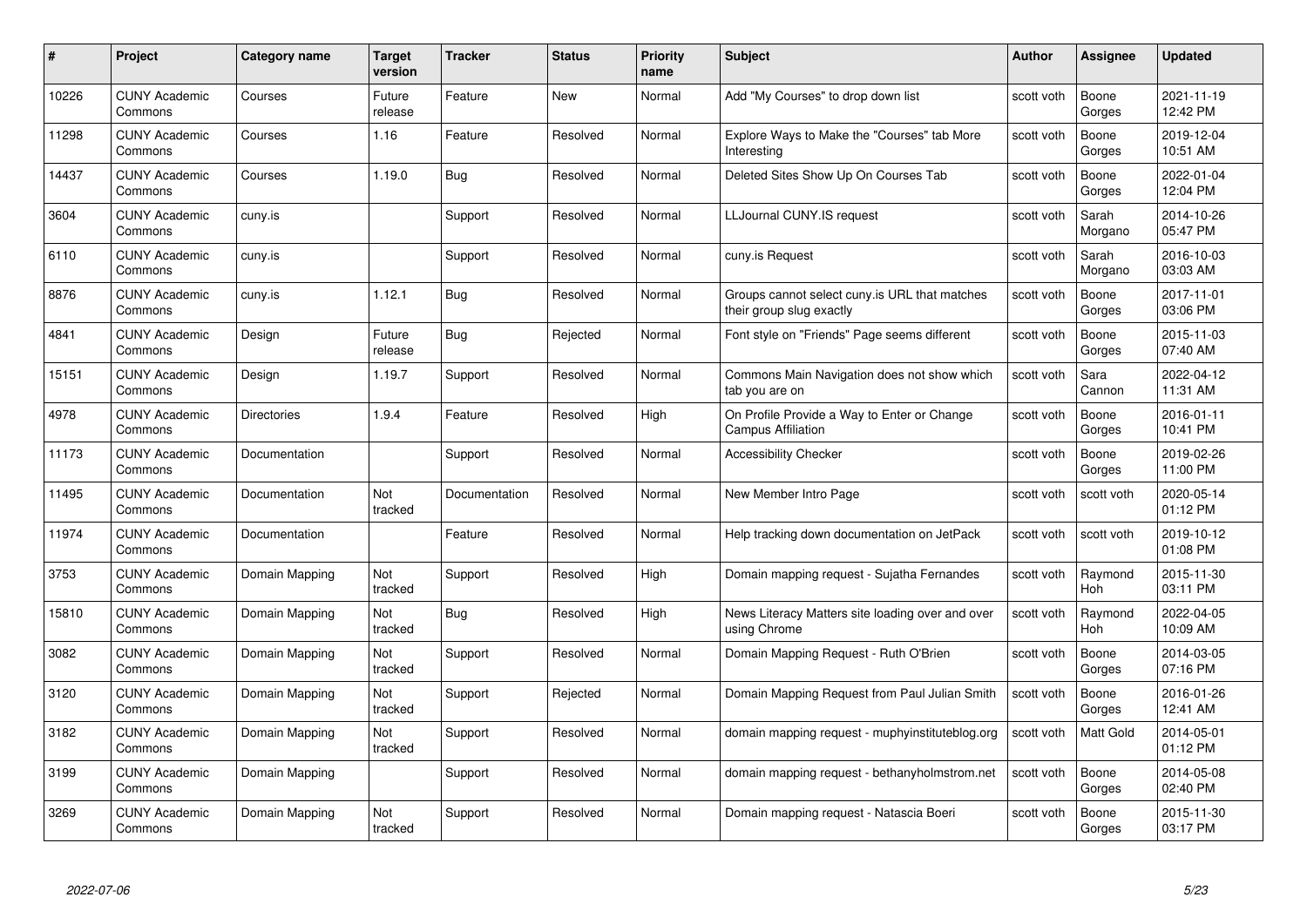| #    | Project                         | Category name  | Target<br>version | <b>Tracker</b> | <b>Status</b> | <b>Priority</b><br>name | <b>Subject</b>                                                                 | <b>Author</b> | <b>Assignee</b>  | <b>Updated</b>         |
|------|---------------------------------|----------------|-------------------|----------------|---------------|-------------------------|--------------------------------------------------------------------------------|---------------|------------------|------------------------|
| 3423 | <b>CUNY Academic</b><br>Commons | Domain Mapping | Not<br>tracked    | Support        | Resolved      | Normal                  | bkpublicscholars.org Domain Mapping Request                                    | scott voth    | Boone<br>Gorges  | 2016-01-26<br>12:08 PM |
| 3446 | <b>CUNY Academic</b><br>Commons | Domain Mapping |                   | Support        | Rejected      | Normal                  | bkpublicscholars.org Domain Mapping Request<br>not working?                    | scott voth    |                  | 2014-09-05<br>09:39 AM |
| 3478 | CUNY Academic<br>Commons        | Domain Mapping | 1.7.2             | Feature        | Resolved      | Normal                  | Google Analytics and Mapped Domains                                            | scott voth    | scott voth       | 2014-11-02<br>09:43 AM |
| 3539 | <b>CUNY Academic</b><br>Commons | Domain Mapping | Not<br>tracked    | Support        | Resolved      | Normal                  | Domain Mapping Request for ACERT                                               | scott voth    | Boone<br>Gorges  | 2015-11-30<br>03:15 PM |
| 3603 | <b>CUNY Academic</b><br>Commons | Domain Mapping | Not<br>tracked    | Support        | Resolved      | Normal                  | Domain Mapping Request - CERG                                                  | scott voth    | scott voth       | 2014-11-19<br>04:28 PM |
| 3621 | <b>CUNY Academic</b><br>Commons | Domain Mapping | Not<br>tracked    | Support        | Resolved      | Normal                  | Question - Google Analytics, Mapped Domains,<br>and WP-Google-Analytics plugin | scott voth    |                  | 2015-04-01<br>09:16 PM |
| 3635 | <b>CUNY Academic</b><br>Commons | Domain Mapping | Not<br>tracked    | Support        | Resolved      | Normal                  | Domain Mapping Request - Keith Miyake                                          | scott voth    | Matt Gold        | 2014-11-10<br>08:15 PM |
| 4571 | <b>CUNY Academic</b><br>Commons | Domain Mapping | Not<br>tracked    | Support        | Resolved      | Normal                  | Domain Mapping Request - Courtney Drayer                                       | scott voth    | Matt Gold        | 2015-09-16<br>05:19 PM |
| 4795 | <b>CUNY Academic</b><br>Commons | Domain Mapping | Not<br>tracked    | Support        | Resolved      | Normal                  | Revert Domain Mapping for<br>http://bkpublicscholars.org/                      | scott voth    | Boone<br>Gorges  | 2015-11-01<br>05:33 PM |
| 4902 | <b>CUNY Academic</b><br>Commons | Domain Mapping | Not<br>tracked    | Support        | Resolved      | Normal                  | domain mapping request - Patrick Sweeney                                       | scott voth    | Boone<br>Gorges  | 2015-12-07<br>01:32 AM |
| 4954 | <b>CUNY Academic</b><br>Commons | Domain Mapping | Not<br>tracked    | Support        | Resolved      | Normal                  | domain mapping request - Talia Schaffer                                        | scott voth    | Boone<br>Gorges  | 2015-12-07<br>01:24 AM |
| 5096 | <b>CUNY Academic</b><br>Commons | Domain Mapping | Not<br>tracked    | Support        | Resolved      | Normal                  | Domain Mapping Request: Lauren Spradlin                                        | scott voth    | scott voth       | 2020-01-21<br>07:30 PM |
| 5344 | <b>CUNY Academic</b><br>Commons | Domain Mapping | Not<br>tracked    | Support        | Resolved      | Normal                  | Domain Mapping Request - Bijan Kimiagar                                        | scott voth    | scott voth       | 2016-03-31<br>10:52 PM |
| 5511 | <b>CUNY Academic</b><br>Commons | Domain Mapping | Not<br>tracked    | Support        | Resolved      | Normal                  | Domain Mapping Request - Artem Altman                                          | scott voth    | scott voth       | 2016-06-16<br>09:46 PM |
| 5617 | <b>CUNY Academic</b><br>Commons | Domain Mapping | Not<br>tracked    | Support        | Resolved      | Normal                  | Domain Mapping Issue - Paul Herbert                                            | scott voth    | Boone<br>Gorges  | 2016-05-30<br>12:04 PM |
| 6134 | <b>CUNY Academic</b><br>Commons | Domain Mapping | Not<br>tracked    | Support        | Abandoned     | Normal                  | domain mapping - mellon faculty diversity                                      | scott voth    | scott voth       | 2017-03-26<br>11:22 AM |
| 6135 | <b>CUNY Academic</b><br>Commons | Domain Mapping | Not<br>tracked    | Support        | Resolved      | Normal                  | domain mapping - Patrick Sweeney                                               | scott voth    | <b>Matt Gold</b> | 2016-10-12<br>11:41 AM |
| 6383 | <b>CUNY Academic</b><br>Commons | Domain Mapping | Not<br>tracked    | Support        | Resolved      | Normal                  | Domain Mapping request - Azriel Genack                                         | scott voth    | Boone<br>Gorges  | 2016-10-21<br>03:48 PM |
| 6905 | CUNY Academic<br>Commons        | Domain Mapping | Not<br>tracked    | Support        | Rejected      | Normal                  | domain mapping - Approaching Dance conference                                  | scott voth    | Boone<br>Gorges  | 2017-11-15<br>11:09 AM |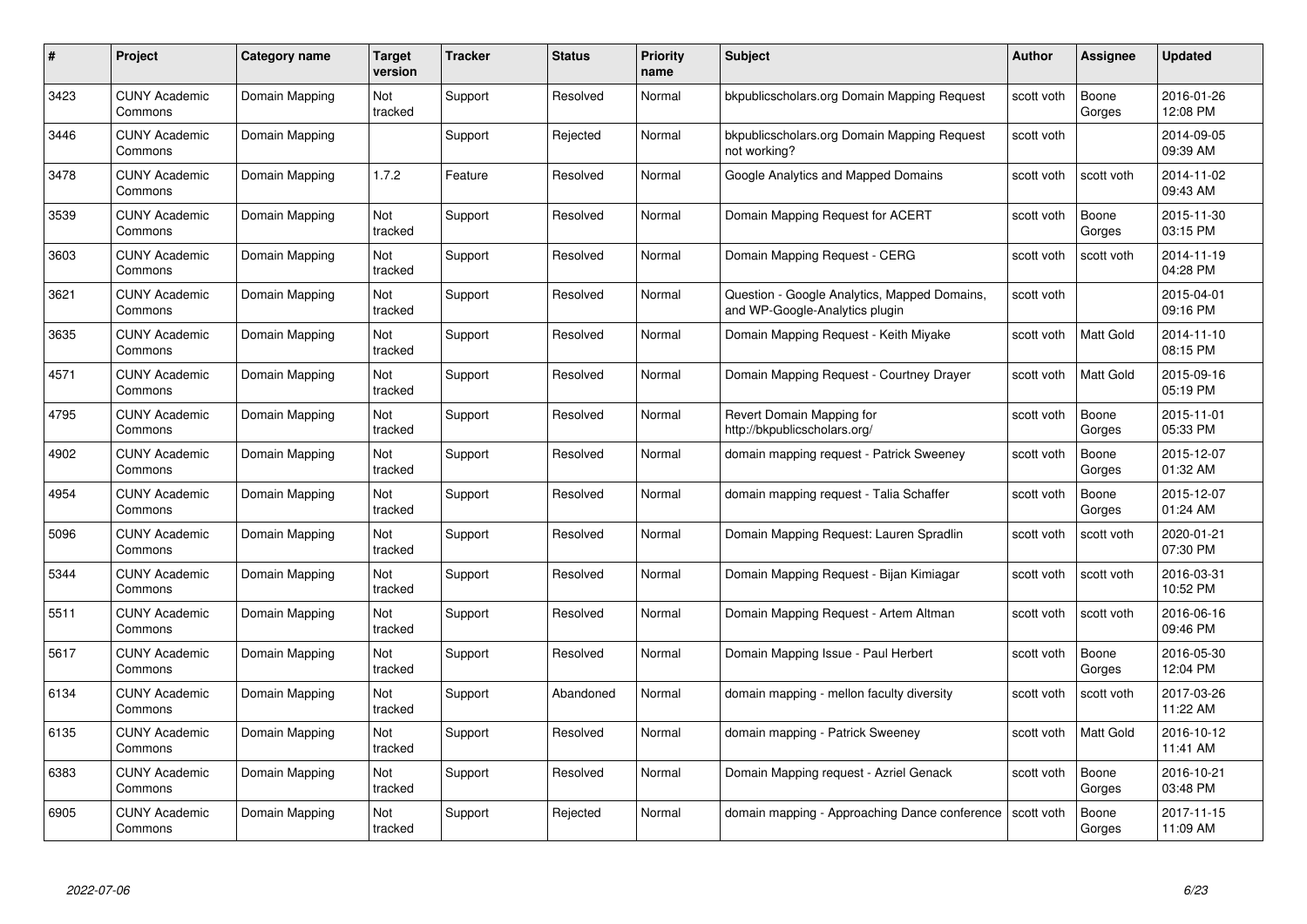| #     | Project                         | <b>Category name</b> | Target<br>version | <b>Tracker</b> | <b>Status</b>        | <b>Priority</b><br>name | <b>Subject</b>                                            | <b>Author</b> | <b>Assignee</b>       | <b>Updated</b>         |
|-------|---------------------------------|----------------------|-------------------|----------------|----------------------|-------------------------|-----------------------------------------------------------|---------------|-----------------------|------------------------|
| 8624  | <b>CUNY Academic</b><br>Commons | Domain Mapping       | Not<br>tracked    | Support        | Resolved             | Normal                  | domain mapping request                                    | scott voth    | Boone<br>Gorges       | 2017-10-05<br>12:50 PM |
| 9794  | <b>CUNY Academic</b><br>Commons | Domain Mapping       | Not<br>tracked    | Support        | Resolved             | Normal                  | domain Mapping request - Joseph Reynolds Van<br>Der Naald | scott voth    | Boone<br>Gorges       | 2018-05-22<br>01:54 PM |
| 10180 | <b>CUNY Academic</b><br>Commons | Domain Mapping       | 1.13.8            | Support        | Resolved             | Normal                  | domain mapping request - Kelle Cruz                       | scott voth    | <b>Matt Gold</b>      | 2018-08-29<br>03:23 PM |
| 10528 | <b>CUNY Academic</b><br>Commons | Domain Mapping       |                   | Support        | Rejected             | Normal                  | domain Mapping request for Kelly Josephs Baker            | scott voth    |                       | 2018-10-15<br>11:20 AM |
| 10796 | CUNY Academic<br>Commons        | Domain Mapping       | Not<br>tracked    | Support        | Resolved             | Normal                  | domain mapping request - BMCC OER                         | scott voth    | <b>Matt Gold</b>      | 2018-12-06<br>07:47 PM |
| 10860 | <b>CUNY Academic</b><br>Commons | Domain Mapping       | Not<br>tracked    | Support        | Resolved             | Normal                  | domain mapping for Leah Feder                             | scott voth    | Matt Gold             | 2019-01-10<br>01:37 PM |
| 10982 | <b>CUNY Academic</b><br>Commons | Domain Mapping       | Not<br>tracked    | Support        | Reporter<br>Feedback | Normal                  | <b>CNAME</b> question                                     | scott voth    |                       | 2019-01-22<br>04:29 PM |
| 11190 | <b>CUNY Academic</b><br>Commons | Domain Mapping       |                   | Support        | Resolved             | Normal                  | Domain Mapping Request - Kate Culkin                      | scott voth    | Boone<br>Gorges       | 2019-03-16<br>10:01 AM |
| 11493 | <b>CUNY Academic</b><br>Commons | Domain Mapping       | Not<br>tracked    | Support        | Reporter<br>Feedback | Normal                  | Domain Mapping Request - Talia Schaffer                   | scott voth    | Matt Gold             | 2019-08-06<br>08:39 AM |
| 11629 | <b>CUNY Academic</b><br>Commons | Domain Mapping       | Not<br>tracked    | Support        | Resolved             | Normal                  | domain mapping request                                    | scott voth    | Raymond<br><b>Hoh</b> | 2019-07-17<br>10:22 AM |
| 11632 | CUNY Academic<br>Commons        | Domain Mapping       | Not<br>tracked    | Support        | Resolved             | Normal                  | domain mapping request mckinniburg.com                    | scott voth    | Raymond<br>Hoh        | 2019-07-17<br>10:22 AM |
| 11764 | <b>CUNY Academic</b><br>Commons | Domain Mapping       | Not<br>tracked    | Support        | Resolved             | Normal                  | Domain Mapping request for literarybronx.com              | scott voth    | Boone<br>Gorges       | 2019-08-21<br>05:28 PM |
| 12236 | <b>CUNY Academic</b><br>Commons | Domain Mapping       | Not<br>tracked    | Support        | Resolved             | Normal                  | domain mapping request - johnbrenkman.com                 | scott voth    | Matt Gold             | 2019-12-27<br>09:32 AM |
| 12246 | <b>CUNY Academic</b><br>Commons | Domain Mapping       | Not<br>tracked    | Support        | Resolved             | Normal                  | domain mapping - Sam Neylon                               | scott voth    | Lihua Wang            | 2020-01-06<br>10:55 AM |
| 12313 | <b>CUNY Academic</b><br>Commons | Domain Mapping       | Not<br>tracked    | Support        | Duplicate            | Normal                  | domain mapping - laurenspradlin.info                      | scott voth    | Matt Gold             | 2020-01-21<br>06:02 PM |
| 12407 | <b>CUNY Academic</b><br>Commons | Domain Mapping       | Not<br>tracked    | Support        | Resolved             | Normal                  | Domain Mapping - district15parproject.org                 | scott voth    | Lihua Wang            | 2020-02-14<br>10:38 AM |
| 12878 | <b>CUNY Academic</b><br>Commons | Domain Mapping       | Not<br>tracked    | Support        | Resolved             | Normal                  | Domain Mapping request - Lidia Hernandez Tapia            | scott voth    | Matt Gold             | 2020-06-05<br>12:58 PM |
| 12924 | <b>CUNY Academic</b><br>Commons | Domain Mapping       | Not<br>tracked    | Support        | Resolved             | Normal                  | Domain Mapping request - Sam Phillips                     | scott voth    | Boone<br>Gorges       | 2020-06-12<br>03:29 PM |
| 13004 | CUNY Academic<br>Commons        | Domain Mapping       | Not<br>tracked    | Bug            | Resolved             | Normal                  | Domain Mapping request - Wole                             | scott voth    | Matt Gold             | 2020-07-07<br>12:02 PM |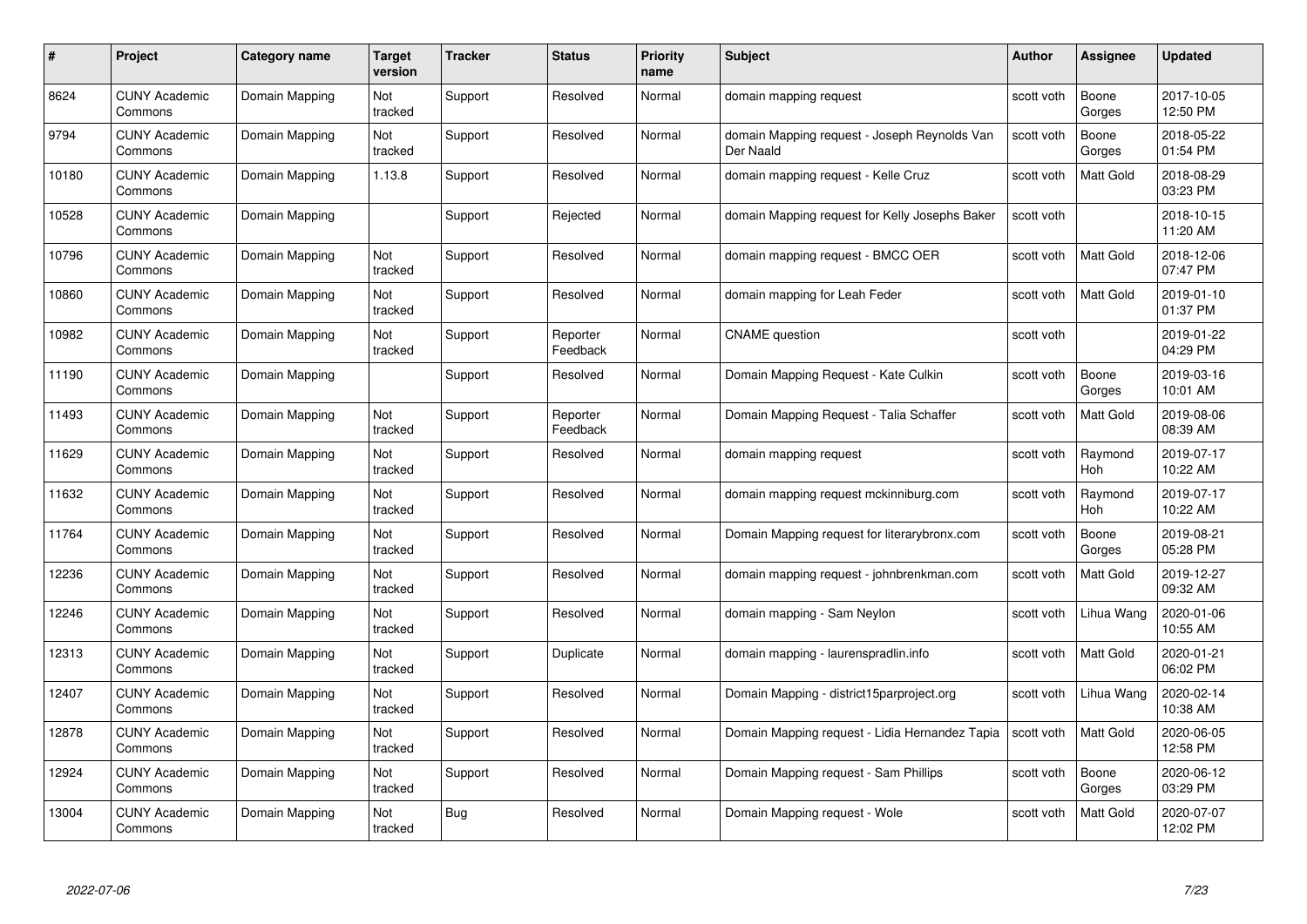| #     | Project                         | Category name              | Target<br>version | <b>Tracker</b> | <b>Status</b> | <b>Priority</b><br>name | <b>Subject</b>                                                                          | <b>Author</b> | <b>Assignee</b>       | <b>Updated</b>         |
|-------|---------------------------------|----------------------------|-------------------|----------------|---------------|-------------------------|-----------------------------------------------------------------------------------------|---------------|-----------------------|------------------------|
| 13374 | <b>CUNY Academic</b><br>Commons | Domain Mapping             |                   | Support        | Resolved      | Normal                  | domain mapping question                                                                 | scott voth    |                       | 2020-10-01<br>01:10 PM |
| 13379 | <b>CUNY Academic</b><br>Commons | Domain Mapping             | Not<br>tracked    | Support        | Resolved      | Normal                  | Commenting issue with Mapped Domain (Using<br>Jetpack)                                  | scott voth    | Raymond<br><b>Hoh</b> | 2020-10-13<br>10:02 AM |
| 13407 | <b>CUNY Academic</b><br>Commons | Domain Mapping             | Not<br>tracked    | Support        | Resolved      | Normal                  | Remove domain mapping for sexgenlab.org                                                 | scott voth    |                       | 2020-09-30<br>11:35 AM |
| 13440 | <b>CUNY Academic</b><br>Commons | Domain Mapping             | Not<br>tracked    | Support        | Resolved      | Normal                  | Domain mapping for morrisjustice.org                                                    | scott voth    | Matt Gold             | 2020-10-13<br>02:54 PM |
| 13924 | <b>CUNY Academic</b><br>Commons | Domain Mapping             | Not<br>tracked    | Support        | Resolved      | Normal                  | domain mapping - cunyhumanitiesalliance.org                                             | scott voth    | Boone<br>Gorges       | 2021-02-02<br>05:39 PM |
| 14452 | <b>CUNY Academic</b><br>Commons | Domain Mapping             | Not<br>tracked    | Support        | Resolved      | Normal                  | domain mapping - hilarieashton.com                                                      | scott voth    | Boone<br>Gorges       | 2021-05-17<br>10:46 AM |
| 15223 | <b>CUNY Academic</b><br>Commons | Domain Mapping             | Not<br>tracked    | Support        | Resolved      | Normal                  | domain mapping - preludenyc.org                                                         | scott voth    | Boone<br>Gorges       | 2022-02-02<br>02:24 PM |
| 15253 | <b>CUNY Academic</b><br>Commons | Domain Mapping             | Not<br>tracked    | Support        | Resolved      | Normal                  | domain mapping - segal film festival                                                    | scott voth    | Matt Gold             | 2022-02-04<br>11:29 AM |
| 15395 | <b>CUNY Academic</b><br>Commons | Domain Mapping             | 1.19.5            | Support        | Resolved      | Normal                  | Domain Mapping - Queens College Department of<br><b>Urban Studies</b>                   | scott voth    | Boone<br>Gorges       | 2022-02-22<br>11:40 AM |
| 15626 | <b>CUNY Academic</b><br>Commons | Domain Mapping             | Not<br>tracked    | Support        | Resolved      | Normal                  | domain mapping - Jason tougaw                                                           | scott voth    | Boone<br>Gorges       | 2022-03-15<br>02:10 PM |
| 15833 | <b>CUNY Academic</b><br>Commons | Domain Mapping             | 1.19.7            | Support        | Resolved      | Normal                  | <b>Block Editor Preview in Chrome</b>                                                   | scott voth    | Raymond<br>Hoh        | 2022-04-07<br>06:05 PM |
| 15965 | <b>CUNY Academic</b><br>Commons | Domain Mapping             | Not<br>tracked    | Support        | Resolved      | Normal                  | Domain Mapping - Joseph van der Naald                                                   | scott voth    | Boone<br>Gorges       | 2022-04-29<br>04:06 PM |
| 16167 | <b>CUNY Academic</b><br>Commons | Domain Mapping             |                   | <b>Bug</b>     | Resolved      | Normal                  | qcurban.org/loading issue                                                               | scott voth    | Boone<br>Gorges       | 2022-05-26<br>03:29 PM |
| 16227 | <b>CUNY Academic</b><br>Commons | Domain Mapping             | Not<br>tracked    | Support        | Resolved      | Normal                  | domain mapping - Sruthi Atmakur-Javdekar                                                | scott voth    | Matt Gold             | 2022-06-15<br>02:34 PM |
| 16316 | <b>CUNY Academic</b><br>Commons | Domain Mapping             | Not<br>tracked    | Support        | Resolved      | Normal                  | remove domain mapping for gcurban.org                                                   | scott voth    | Raymond<br><b>Hoh</b> | 2022-06-29<br>03:39 PM |
| 3395  | <b>CUNY Academic</b><br>Commons | <b>Email Notifications</b> | Not<br>tracked    | <b>Bug</b>     | Rejected      | Normal                  | email notification not received                                                         | scott voth    | Boone<br>Gorges       | 2016-01-26<br>12:05 PM |
| 6536  | <b>CUNY Academic</b><br>Commons | <b>Email Notifications</b> | 1.10              | Bug            | Resolved      | Normal                  | HTML not rendering (Sunday, 12:30 - 1:15PM) -<br>Commons 1.10 Testing                   | scott voth    | Raymond<br>Hoh        | 2016-11-07<br>10:49 AM |
| 10051 | <b>CUNY Academic</b><br>Commons | <b>Email Notifications</b> | 1.13.8            | Bug            | Resolved      | Normal                  | Tweets and email notifications are not being<br>generated from posts on OpenAtCUNY site | scott voth    | Raymond<br>Hoh        | 2018-08-28<br>12:08 PM |
| 1237  | <b>CUNY Academic</b><br>Commons | Events                     | 1.8               | Feature        | Resolved      | Normal                  | Develop Commons Calendar of Events Plugin                                               | scott voth    | Boone<br>Gorges       | 2016-02-15<br>11:19 PM |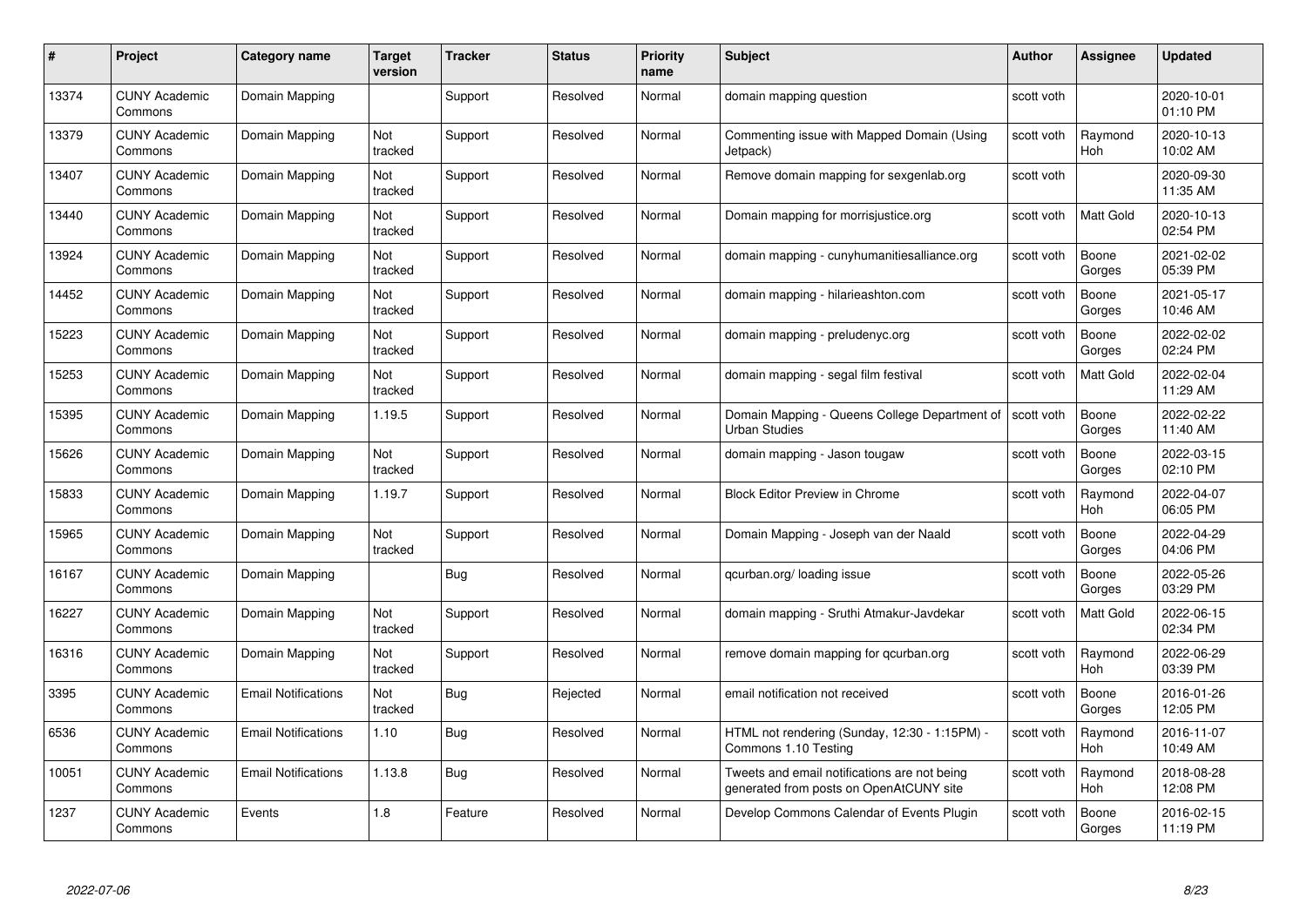| #     | Project                         | <b>Category name</b>      | <b>Target</b><br>version | <b>Tracker</b> | <b>Status</b> | <b>Priority</b><br>name | <b>Subject</b>                                                                     | <b>Author</b> | <b>Assignee</b>       | <b>Updated</b>         |
|-------|---------------------------------|---------------------------|--------------------------|----------------|---------------|-------------------------|------------------------------------------------------------------------------------|---------------|-----------------------|------------------------|
| 4438  | <b>CUNY Academic</b><br>Commons | Events                    | Future<br>release        | Bug            | Assigned      | Normal                  | Events Calendar - Export Recurring Events                                          | scott voth    | Daniel Jones          | 2016-05-23<br>04:25 PM |
| 4524  | <b>CUNY Academic</b><br>Commons | Events                    | 1.9                      | Feature        | Resolved      | Normal                  | Create a iCal Feed for Events Calendar                                             | scott voth    | Raymond<br><b>Hoh</b> | 2015-11-09<br>12:55 PM |
| 6539  | <b>CUNY Academic</b><br>Commons | Events                    | 1.10                     | Bug            | Resolved      | Normal                  | Event Room numbers don't seem to be persisted<br>Commons 1.10 testing              | scott voth    | Boone<br>Gorges       | 2016-10-31<br>04:23 PM |
| 11531 | <b>CUNY Academic</b><br>Commons | Events                    | Future<br>release        | Feature        | <b>New</b>    | Normal                  | Main Events calendar should include non-public<br>events that user has access to   | scott voth    | Boone<br>Gorges       | 2019-06-11<br>10:00 AM |
| 12147 | <b>CUNY Academic</b><br>Commons | Events                    |                          | Support        | Duplicate     | Normal                  | Changes to the Events Calendar "subscribe"<br>interface                            | scott voth    | Raymond<br><b>Hoh</b> | 2020-11-05<br>06:00 PM |
| 12154 | <b>CUNY Academic</b><br>Commons | Events                    | 1.16.4                   | <b>Bug</b>     | Rejected      | Normal                  | personal events calendar                                                           | scott voth    | Raymond<br>Hoh        | 2020-01-14<br>12:57 PM |
| 3964  | <b>CUNY Academic</b><br>Commons | <b>Group Announcments</b> | 1.8.17                   | <b>Bug</b>     | Resolved      | Normal                  | 'There was a problem" error when posting<br>Group Announcement                     | scott voth    | Boone<br>Gorges       | 2015-11-18<br>05:45 PM |
| 1173  | <b>CUNY Academic</b><br>Commons | Group Blogs               | 1.17.0                   | Support        | Resolved      | Normal                  | Avatars for group blogs should fall back on group<br>avatar, not admin user's      | scott voth    | Raymond<br><b>Hoh</b> | 2020-07-14<br>01:05 PM |
| 4455  | <b>CUNY Academic</b><br>Commons | <b>Group Files</b>        | 1.8.8                    | Bug            | Resolved      | High                    | Group Files Download to zip Not working                                            | scott voth    | Boone<br>Gorges       | 2015-08-19<br>09:58 AM |
| 11754 | <b>CUNY Academic</b><br>Commons | <b>Group Files</b>        | Not<br>tracked           | Support        | Resolved      | Normal                  | Group file folder delete                                                           | scott voth    | Boone<br>Gorges       | 2019-08-15<br>05:10 PM |
| 4407  | CUNY Academic<br>Commons        | Group Forums              |                          | Bug            | Resolved      | Normal                  | Disable Forum on Existing group is not working                                     | scott voth    | Boone<br>Gorges       | 2015-08-11<br>03:13 PM |
| 6542  | <b>CUNY Academic</b><br>Commons | Group Forums              | 1.10                     | <b>Bug</b>     | Resolved      | Normal                  | Embedded image's caption is not rendering -<br>Commons 1.10 testing                | scott voth    | Raymond<br><b>Hoh</b> | 2016-11-01<br>10:59 AM |
| 7894  | <b>CUNY Academic</b><br>Commons | Group Forums              |                          | Bug            | Duplicate     | Normal                  | Forum topics not showing former content                                            | scott voth    | Boone<br>Gorges       | 2017-04-02<br>06:30 PM |
| 14817 | <b>CUNY Academic</b><br>Commons | Group Forums              | 1.18.20                  | Feature        | Resolved      | Normal                  | Embed a Commons Group forum to a Site page                                         | scott voth    | Raymond<br><b>Hoh</b> | 2021-10-12<br>11:13 AM |
| 13410 | <b>CUNY Academic</b><br>Commons | Group Library             | 1.17.5                   | Support        | Resolved      | Normal                  | Group Library Add item with special characters in<br>title                         | scott voth    | Boone<br>Gorges       | 2020-10-01<br>12:40 PM |
| 13933 | <b>CUNY Academic</b><br>Commons | Group Library             | 1.18.4                   | <b>Bug</b>     | Resolved      | Normal                  | Group Library Paging Issue                                                         | scott voth    | Boone<br>Gorges       | 2021-02-09<br>11:05 AM |
| 3931  | <b>CUNY Academic</b><br>Commons | Groups (misc)             | Not<br>tracked           | Support        | Resolved      | Normal                  | "WordPress Help" Avatar                                                            | scott voth    | scott voth            | 2015-03-19<br>09:41 PM |
| 13499 | <b>CUNY Academic</b><br>Commons | Groups (misc)             | 1.17.7                   | <b>Bug</b>     | Resolved      | Normal                  | Student repeatedly loses membership to private<br>class group                      | scott voth    | Raymond<br>Hoh        | 2020-11-10<br>10:31 AM |
| 14694 | <b>CUNY Academic</b><br>Commons | Groups (misc)             | 1.18.16                  | Bug            | Resolved      | Normal                  | Order by: Newly Created, Alphabetical, etc. Not<br>Working on Groups and Sites tab | scott voth    |                       | 2021-08-10<br>11:16 AM |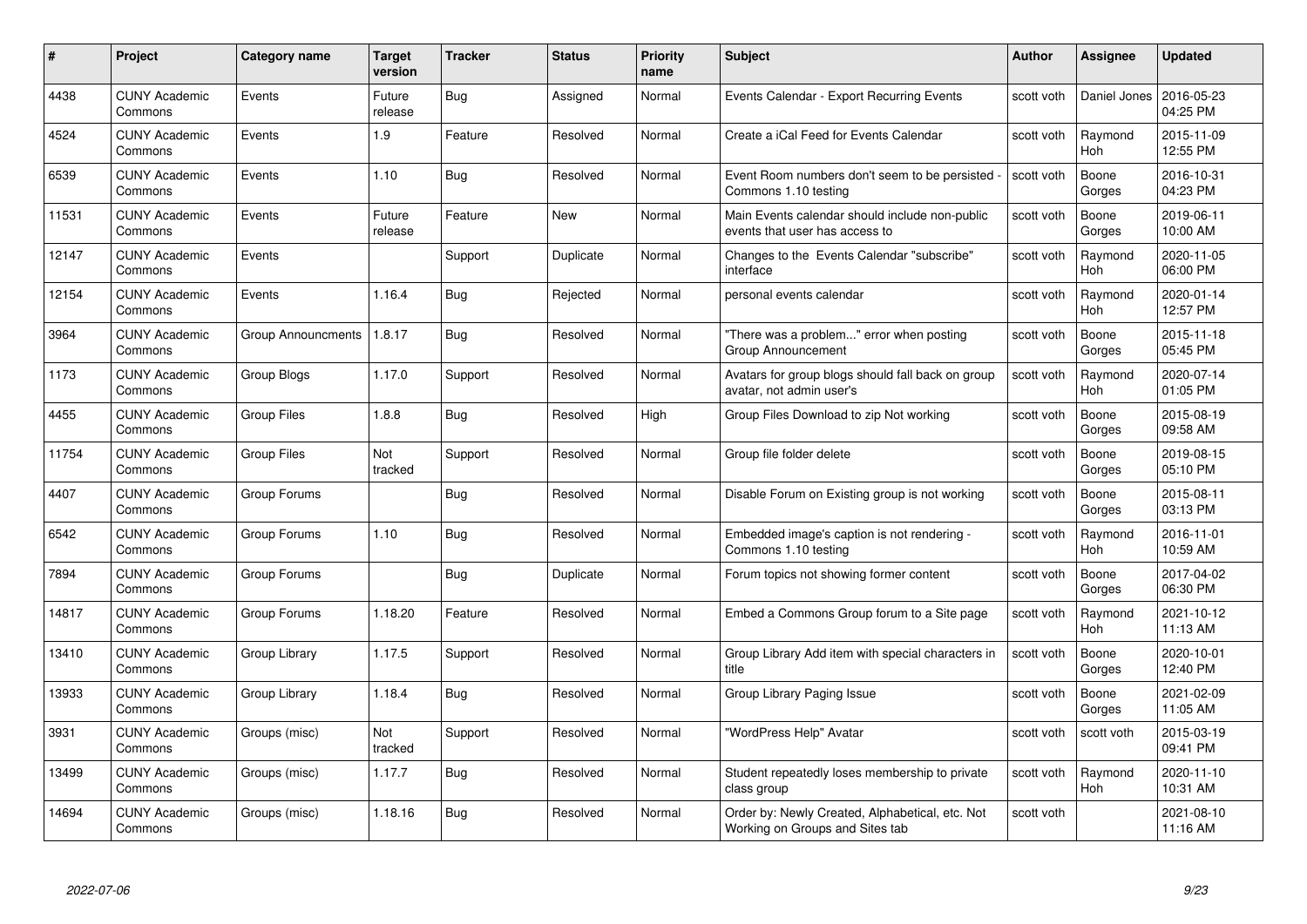| #     | Project                         | Category name   | Target<br>version | <b>Tracker</b> | <b>Status</b> | <b>Priority</b><br>name | <b>Subject</b>                                                           | Author     | <b>Assignee</b>    | <b>Updated</b>         |
|-------|---------------------------------|-----------------|-------------------|----------------|---------------|-------------------------|--------------------------------------------------------------------------|------------|--------------------|------------------------|
| 12392 | <b>CUNY Academic</b><br>Commons | Help/Codex      | Not<br>tracked    | Documentation  | New           | Normal                  | Updates to Common Commons Questions on<br>Help Page                      | scott voth | Margaret<br>Galvan | 2020-02-11<br>10:53 AM |
| 3556  | <b>CUNY Academic</b><br>Commons | Home Page       |                   | <b>Bug</b>     | Resolved      | High                    | Lost Access to Create Hero Slides                                        | scott voth |                    | 2014-10-15<br>08:38 PM |
| 3081  | <b>CUNY Academic</b><br>Commons | Home Page       |                   | Support        | Resolved      | Normal                  | Lost Access to Create Hero Slides                                        | scott voth |                    | 2014-02-27<br>08:06 PM |
| 3335  | <b>CUNY Academic</b><br>Commons | Home Page       | Not<br>tracked    | Support        | Resolved      | Normal                  | Lost Access to Create Hero Slides                                        | scott voth | Boone<br>Gorges    | 2014-07-22<br>10:07 PM |
| 3531  | <b>CUNY Academic</b><br>Commons | Home Page       | 1.7               | Feature        | Resolved      | Normal                  | Let Users Hover over Hero Slides to Stop<br>Animation                    | scott voth | Daniel Jones       | 2014-10-13<br>05:43 PM |
| 4309  | <b>CUNY Academic</b><br>Commons | Home Page       | 1.8.5             | Feature        | Resolved      | Normal                  | Change Main Navigation Help Link to<br>http://codex.commons.gc.cuny.edu/ | scott voth |                    | 2015-07-21<br>10:45 AM |
| 11530 | <b>CUNY Academic</b><br>Commons | Home Page       | Not<br>tracked    | Bug            | Resolved      | Normal                  | News Tab on homepage                                                     | scott voth |                    | 2019-06-10<br>02:04 PM |
| 15159 | <b>CUNY Academic</b><br>Commons | Home Page       | 1.19.1            | Bug            | Resolved      | Normal                  | My Sites - hyperlinks not working                                        | scott voth | Boone<br>Gorges    | 2022-01-06<br>01:38 PM |
| 15788 | <b>CUNY Academic</b><br>Commons | Home Page       | 1.19.7            | <b>Bug</b>     | Resolved      | Normal                  | long site titles on home page                                            | scott voth | Boone<br>Gorges    | 2022-04-12<br>11:31 AM |
| 15808 | <b>CUNY Academic</b><br>Commons | Home Page       | 1.19.7            | <b>Bug</b>     | Resolved      | Normal                  | Home Page "About" Dropdown                                               | scott voth | Sara<br>Cannon     | 2022-04-12<br>11:31 AM |
| 3703  | <b>CUNY Academic</b><br>Commons | Homepage Slides |                   | Bug            | Rejected      | Normal                  | Delay in Loading Hero Slide Images                                       | scott voth | scott voth         | 2014-12-11<br>08:42 PM |
| 3728  | <b>CUNY Academic</b><br>Commons | Homepage Slides | Not<br>tracked    | Support        | Resolved      | Normal                  | Lost Access to Create Hero Slides                                        | scott voth | Boone<br>Gorges    | 2014-12-28<br>02:18 PM |
| 4365  | <b>CUNY Academic</b><br>Commons | Homepage Slides | Not<br>tracked    | Support        | Resolved      | Normal                  | Lost Access to Create Hero Slides                                        | scott voth | scott voth         | 2016-03-09<br>06:18 PM |
| 4526  | <b>CUNY Academic</b><br>Commons | Homepage Slides | 1.8.11            | <b>Bug</b>     | Resolved      | Normal                  | Mousing Over Hero Slide does not stop Animation                          | scott voth | Daniel Jones       | 2015-09-18<br>03:53 PM |
| 4842  | <b>CUNY Academic</b><br>Commons | Homepage Slides |                   | Support        | Resolved      | Normal                  | Lost Access to Create Hero Slides                                        | scott voth | scott voth         | 2015-10-31<br>03:17 PM |
| 5189  | <b>CUNY Academic</b><br>Commons | Homepage Slides | Not<br>tracked    | Support        | Resolved      | Normal                  | Lost Access to Create Hero Slides                                        | scott voth | Boone<br>Gorges    | 2016-02-01<br>10:45 AM |
| 6512  | <b>CUNY Academic</b><br>Commons | Homepage Slides | Not<br>tracked    | Support        | Resolved      | Normal                  | Lost permissions to Create Hero slides                                   | scott voth | scott voth         | 2016-10-27<br>11:00 PM |
| 6515  | <b>CUNY Academic</b><br>Commons | Homepage Slides |                   | <b>Bug</b>     | Resolved      | Normal                  | Gallery Posts (i.e. Hero slides) are Not Working                         | scott voth | scott voth         | 2019-09-23<br>03:01 PM |
| 8153  | <b>CUNY Academic</b><br>Commons | Homepage Slides |                   | <b>Bug</b>     | Resolved      | Normal                  | Hero Slide Permissions                                                   | scott voth | Boone<br>Gorges    | 2017-05-17<br>08:29 PM |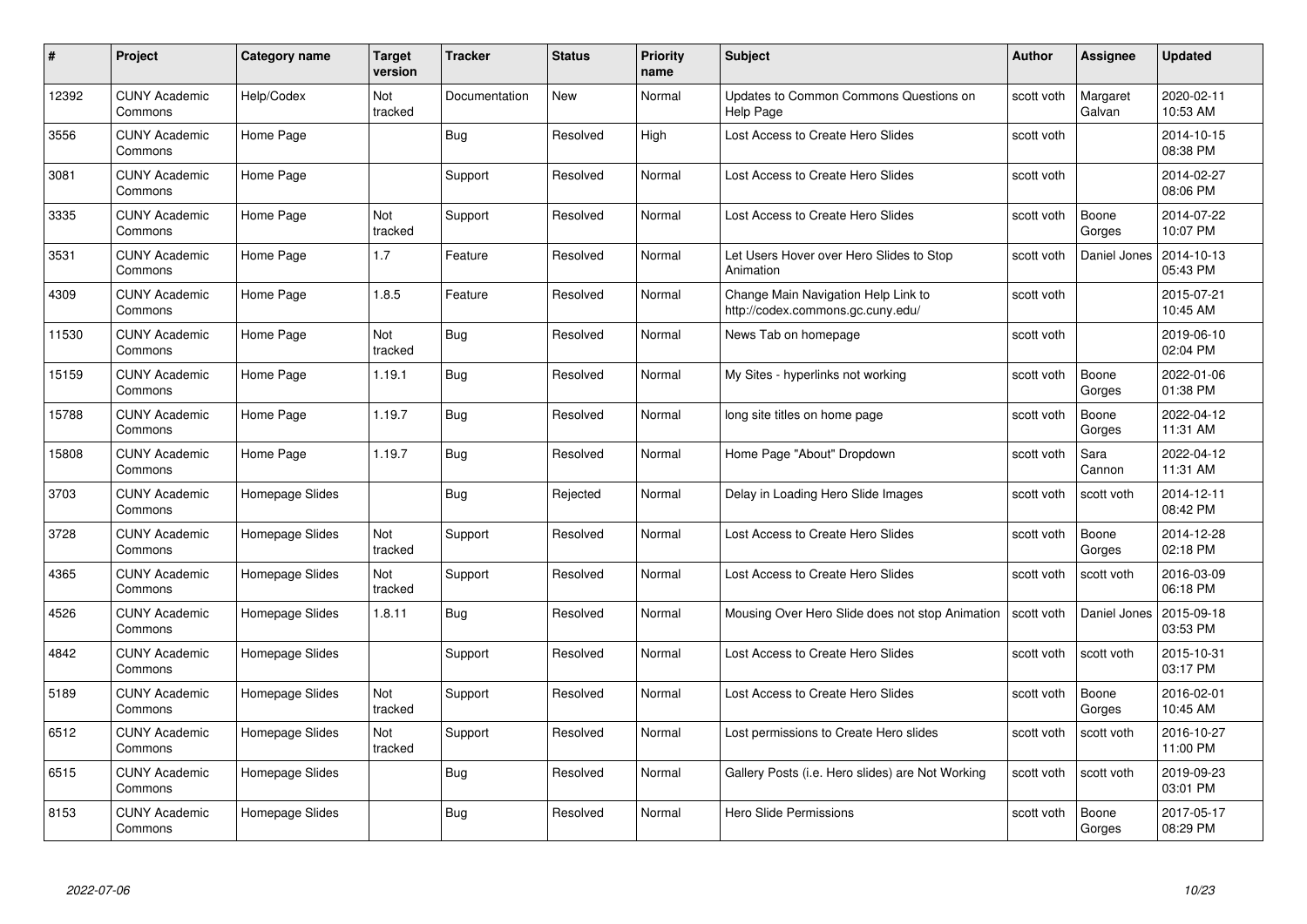| #     | Project                         | <b>Category name</b>           | Target<br>version | <b>Tracker</b> | <b>Status</b> | <b>Priority</b><br>name | <b>Subject</b>                                                    | <b>Author</b> | <b>Assignee</b>    | <b>Updated</b>         |
|-------|---------------------------------|--------------------------------|-------------------|----------------|---------------|-------------------------|-------------------------------------------------------------------|---------------|--------------------|------------------------|
| 8589  | <b>CUNY Academic</b><br>Commons | Homepage Slides                | Not<br>tracked    | Support        | Resolved      | Normal                  | lost privileges to create hero slide                              | scott voth    | scott voth         | 2017-08-28<br>03:16 PM |
| 9837  | <b>CUNY Academic</b><br>Commons | Homepage Slides                | Not<br>tracked    | Support        | Resolved      | Normal                  | Lost access to create hero slides                                 | scott voth    | scott voth         | 2018-05-25<br>10:57 AM |
| 11506 | <b>CUNY Academic</b><br>Commons | Homepage Slides                | 1.15.5            | <b>Bug</b>     | Resolved      | Normal                  | Home Page Slideshow - blank slide                                 | scott voth    | Raymond<br>Hoh     | 2019-07-09<br>02:33 PM |
| 12842 | <b>CUNY Academic</b><br>Commons | Homepage Slides                | Not<br>tracked    | Support        | Resolved      | Normal                  | Lost Permissions to add Hero Slides                               | scott voth    | scott voth         | 2020-05-21<br>01:11 PM |
| 11671 | <b>CUNY Academic</b><br>Commons | Information<br>Architecture    |                   | Design/UX      | Resolved      | Normal                  | Commons Home Page Access                                          | scott voth    | Chris Stein        | 2019-07-30<br>04:39 PM |
| 11591 | <b>CUNY Academic</b><br>Commons | Internal Tools and<br>Workflow | Not<br>tracked    | Support        | Resolved      | Normal                  | Get Licence for Camtasia                                          | scott voth    | Matt Gold          | 2019-07-16<br>11:27 AM |
| 5846  | <b>CUNY Academic</b><br>Commons | Membership                     |                   | Support        | Resolved      | Normal                  | Add Undergraduate Member to the Commons                           | scott voth    | Matt Gold          | 2016-07-27<br>08:28 AM |
| 6181  | <b>CUNY Academic</b><br>Commons | Membership                     |                   | Support        | Resolved      | Normal                  | Membership Request - Hunter Alum                                  | scott voth    | Matt Gold          | 2016-10-10<br>06:43 PM |
| 3522  | <b>CUNY Academic</b><br>Commons | My Commons                     | 1.7               | Bug            | Resolved      | Normal                  | 1.7 Testing - Delete button not working on My<br>Commons          | scott voth    | Raymond<br>Hoh     | 2014-10-08<br>03:13 PM |
| 3523  | <b>CUNY Academic</b><br>Commons | My Commons                     | 1.8               | Bug            | Resolved      | Normal                  | 1.7 Testing - "Reply" and Post Button                             | scott voth    | Boone<br>Gorges    | 2015-04-09<br>05:19 PM |
| 4535  | CUNY Academic<br>Commons        | My Commons                     | Future<br>release | Bug            | New           | Low                     | My Commons filter issue                                           | scott voth    | Raymond<br>Hoh     | 2015-09-01<br>11:17 AM |
| 10170 | <b>CUNY Academic</b><br>Commons | Non-CUNY sign up<br>codes      | Not<br>tracked    | Support        | Resolved      | Normal                  | Non CUNY Membership request                                       | scott voth    | Matt Gold          | 2018-08-17<br>02:28 PM |
| 11500 | <b>CUNY Academic</b><br>Commons | Onboarding                     | 1.15.4            | Support        | Resolved      | Normal                  | Fix Outdated content and links on intro page                      | scott voth    | Raymond<br>Hoh     | 2019-06-25<br>04:22 PM |
| 11985 | <b>CUNY Academic</b><br>Commons | Onboarding                     | 1.15.12           | Support        | Resolved      | Normal                  | Add "Take the Tour" link to Intro page                            | scott voth    | Raymond<br>Hoh     | 2019-10-22<br>11:54 AM |
| 10000 | <b>CUNY Academic</b><br>Commons | Performance                    | Not<br>tracked    | Bug            | Resolved      | Normal                  | Pages display correctly but cannot edit them                      | scott voth    | Boone<br>Gorges    | 2018-07-13<br>12:31 PM |
| 13892 | <b>CUNY Academic</b><br>Commons | Performance                    |                   | Bug            | Rejected      | Normal                  | <b>Sluggish Response Times</b>                                    | scott voth    | Boone<br>Gorges    | 2021-01-28<br>08:45 PM |
| 4373  | <b>CUNY Academic</b><br>Commons | <b>Public Portfolio</b>        | Not<br>tracked    | Support        | Resolved      | Normal                  | Delete Old "Title" section from Member's public<br>portfolio page | scott voth    | Boone<br>Gorges    | 2015-08-04<br>09:01 PM |
| 5827  | <b>CUNY Academic</b><br>Commons | <b>Public Portfolio</b>        | Future<br>release | <b>Bug</b>     | Assigned      | Normal                  | Academic Interests square bracket links not<br>working            | scott voth    | Chris Stein        | 2016-08-11<br>11:59 PM |
| 10354 | CUNY Academic<br>Commons        | <b>Public Portfolio</b>        | Future<br>release | Feature        | <b>New</b>    | Normal                  | Opt out of Having a Profile Page                                  | scott voth    | <b>Chris Stein</b> | 2020-05-12<br>10:43 AM |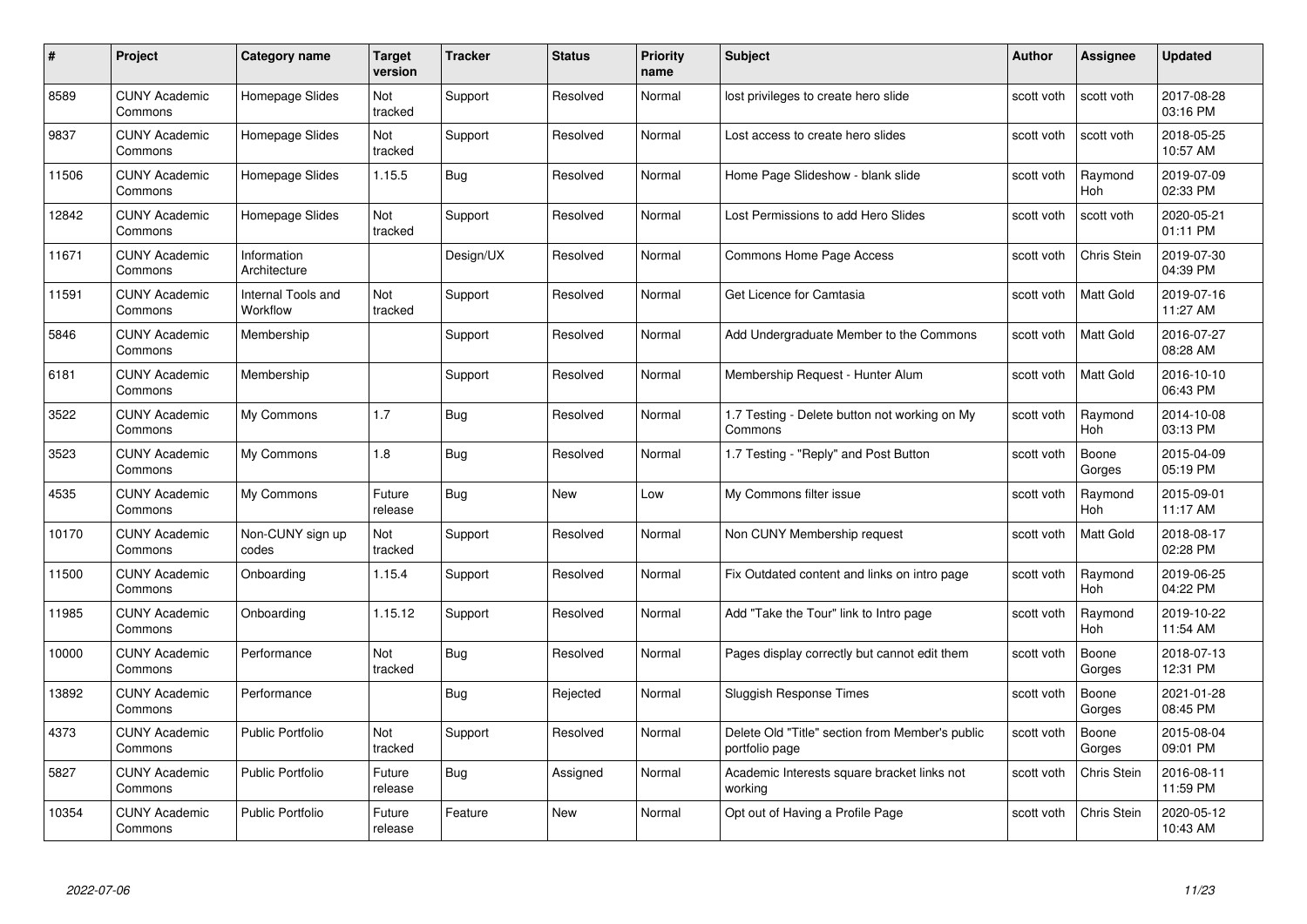| #     | Project                         | <b>Category name</b>    | <b>Target</b><br>version | <b>Tracker</b> | <b>Status</b> | <b>Priority</b><br>name | <b>Subject</b>                                                                    | <b>Author</b> | <b>Assignee</b> | <b>Updated</b>         |
|-------|---------------------------------|-------------------------|--------------------------|----------------|---------------|-------------------------|-----------------------------------------------------------------------------------|---------------|-----------------|------------------------|
| 11496 | <b>CUNY Academic</b><br>Commons | <b>Public Portfolio</b> | 1.15.2                   | Support        | <b>New</b>    | Normal                  | Replace Twitter Icon on Member Portfolio page                                     | scott voth    | Boone<br>Gorges | 2019-06-06<br>01:03 PM |
| 13493 | <b>CUNY Academic</b><br>Commons | <b>Public Portfolio</b> | 1.17.6                   | Bug            | Resolved      | Normal                  | Member Profiles - Free Entry Widget Displays<br>URL encoded text                  | scott voth    | Boone<br>Gorges | 2020-10-27<br>11:00 AM |
| 13494 | <b>CUNY Academic</b><br>Commons | <b>Public Portfolio</b> | 1.17.6                   | <b>Bug</b>     | Resolved      | Normal                  | Brief Descriptor and About You Profile Fields do<br>not display on mobile devices | scott voth    | Boone<br>Gorges | 2020-10-27<br>11:00 AM |
| 13604 | <b>CUNY Academic</b><br>Commons | Public Portfolio        | 2.0.0                    | Support        | Resolved      | Normal                  | Public Profile on Mobile Format                                                   | scott voth    | Boone<br>Gorges | 2022-05-26<br>11:36 AM |
| 12247 | <b>CUNY Academic</b><br>Commons | Publicity               | Not<br>tracked           | Support        | New           | Normal                  | Screenshot of First Commons Homepage                                              | scott voth    | scott voth      | 2020-01-14<br>12:08 PM |
| 1936  | <b>CUNY Academic</b><br>Commons | Redmine                 | Not<br>tracked           | Bug            | Resolved      | Normal                  | Redmine email notifications                                                       | scott voth    |                 | 2012-06-15<br>11:59 AM |
| 4445  | <b>CUNY Academic</b><br>Commons | Registration            | Not<br>tracked           | <b>Bug</b>     | Resolved      | Normal                  | user alisonorlando is trying to register - no email<br>received                   | scott voth    | Boone<br>Gorges | 2015-08-20<br>12:35 PM |
| 6111  | <b>CUNY Academic</b><br>Commons | Registration            |                          | Support        | Resolved      | Normal                  | Manually Activate Member Account - Sunjum<br>Hussain                              | scott voth    |                 | 2016-10-11<br>08:21 PM |
| 7625  | <b>CUNY Academic</b><br>Commons | Registration            | Not<br>tracked           | <b>Bug</b>     | Resolved      | Normal                  | User unable to register - gets "Forbidden"<br>message                             | scott voth    |                 | 2017-11-15<br>01:44 PM |
| 11860 | <b>CUNY Academic</b><br>Commons | Registration            | Future<br>release        | Feature        | New           | Normal                  | Ensure Students Are Aware They Can Use<br>Aliases At Registration                 | scott voth    |                 | 2019-09-24<br>08:46 AM |
| 4685  | <b>CUNY Academic</b><br>Commons | Server                  | Not<br>tracked           | <b>Bug</b>     | Resolved      | Immediate               | Response Time Poor - Unable to connect to<br>database                             | scott voth    |                 | 2015-09-28<br>09:16 PM |
| 5089  | <b>CUNY Academic</b><br>Commons | Server                  | 1.9.4                    | Support        | Resolved      | Urgent                  | response time sluggish                                                            | scott voth    | Boone<br>Gorges | 2016-01-11<br>10:16 PM |
| 5747  | <b>CUNY Academic</b><br>Commons | Server                  |                          | <b>Bug</b>     | Resolved      | Urgent                  | Commons Site seems to be down                                                     | scott voth    |                 | 2016-06-27<br>09:16 PM |
| 3528  | <b>CUNY Academic</b><br>Commons | Server                  | Not<br>tracked           | <b>Bug</b>     | Resolved      | High                    | Slow Response Time                                                                | scott voth    | Matt Gold       | 2016-01-26<br>05:11 PM |
| 4766  | <b>CUNY Academic</b><br>Commons | Server                  |                          | Bug            | Resolved      | High                    | Sites Not Responding - Commons and CBOX                                           | scott voth    |                 | 2015-10-13<br>01:05 PM |
| 5271  | <b>CUNY Academic</b><br>Commons | Server                  |                          | Support        | Resolved      | High                    | CBOX and Commons sites down?                                                      | scott voth    |                 | 2016-02-28<br>12:30 PM |
| 14986 | <b>CUNY Academic</b><br>Commons | Server                  | Not<br>tracked           | Bug            | Resolved      | High                    | Commons Site Down?                                                                | scott voth    | Boone<br>Gorges | 2021-11-23<br>04:21 PM |
| 3551  | <b>CUNY Academic</b><br>Commons | Server                  | Not<br>tracked           | <b>Bug</b>     | Resolved      | Normal                  | Slow Response Time                                                                | scott voth    | Matt Gold       | 2014-11-11<br>02:31 PM |
| 3713  | <b>CUNY Academic</b><br>Commons | Server                  |                          | Support        | Resolved      | Normal                  | Slow Response Time                                                                | scott voth    | Matt Gold       | 2014-12-13<br>04:25 PM |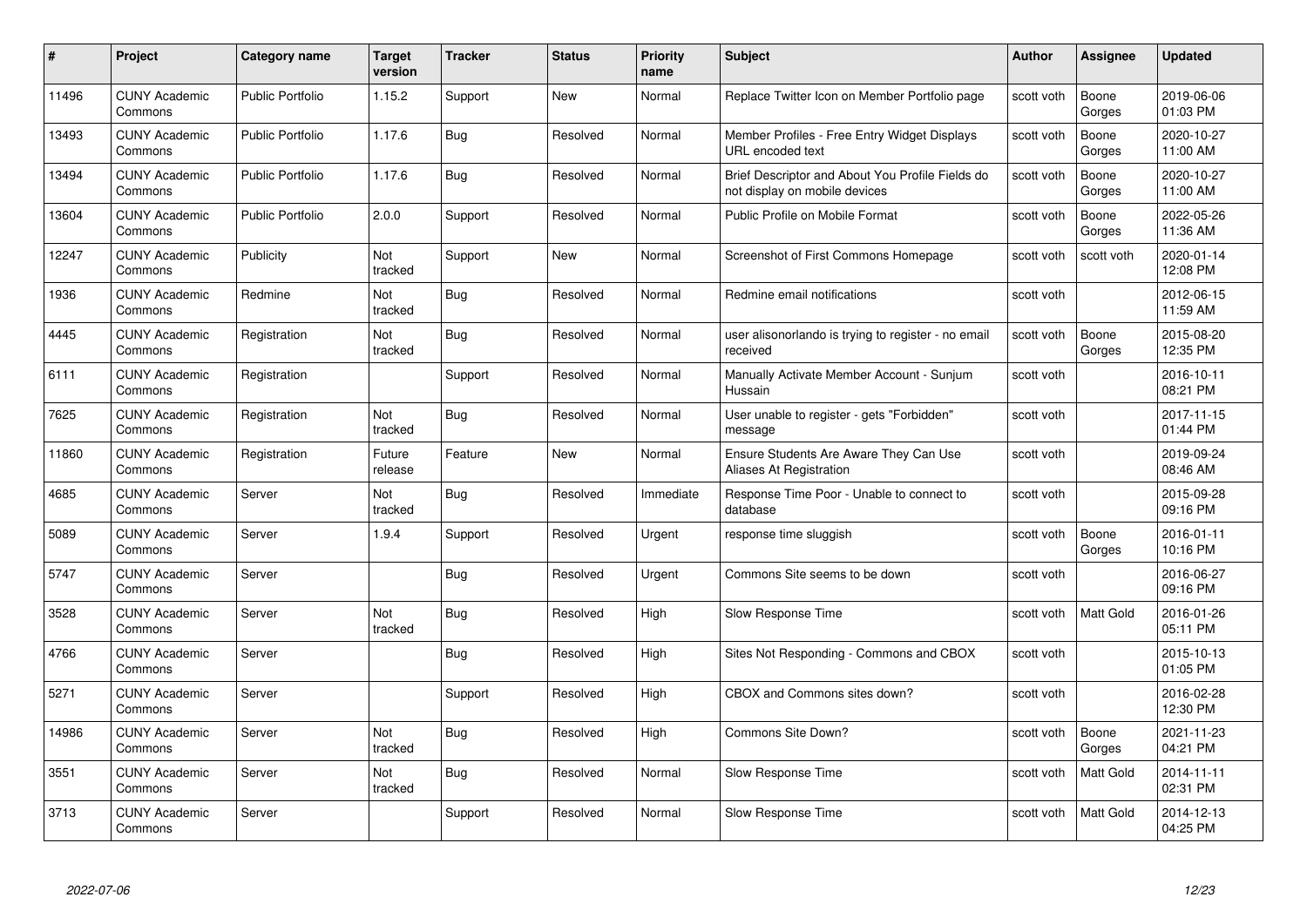| #     | Project                         | <b>Category name</b>     | <b>Target</b><br>version | <b>Tracker</b> | <b>Status</b> | <b>Priority</b><br>name | <b>Subject</b>                                                                              | <b>Author</b> | Assignee         | <b>Updated</b>         |
|-------|---------------------------------|--------------------------|--------------------------|----------------|---------------|-------------------------|---------------------------------------------------------------------------------------------|---------------|------------------|------------------------|
| 4107  | <b>CUNY Academic</b><br>Commons | Server                   | Not<br>tracked           | Bug            | Resolved      | Normal                  | Slow Response Time and "Error establishing a<br>database connection"                        | scott voth    |                  | 2015-06-11<br>09:33 AM |
| 4424  | <b>CUNY Academic</b><br>Commons | Server                   |                          | Bug            | Rejected      | Normal                  | Slow Response Time                                                                          | scott voth    |                  | 2015-08-12<br>09:46 AM |
| 5032  | <b>CUNY Academic</b><br>Commons | Server                   |                          | Support        | Resolved      | Normal                  | Error establishing a database connection                                                    | scott voth    |                  | 2015-12-14<br>08:46 PM |
| 5270  | <b>CUNY Academic</b><br>Commons | Server                   |                          | Support        | Rejected      | Normal                  | Slow Response Time                                                                          | scott voth    | <b>Matt Gold</b> | 2016-02-27<br>08:34 PM |
| 5295  | <b>CUNY Academic</b><br>Commons | Server                   | Not<br>tracked           | Bug            | Resolved      | Normal                  | Lousy Response Time and sporadic timeouts                                                   | scott voth    |                  | 2016-03-15<br>10:03 AM |
| 8325  | <b>CUNY Academic</b><br>Commons | Server                   | <b>Not</b><br>tracked    | Support        | Resolved      | Normal                  | intermittent server issues                                                                  | scott voth    | Boone<br>Gorges  | 2017-07-01<br>10:57 AM |
| 10679 | <b>CUNY Academic</b><br>Commons | Server                   |                          | Bug            | Rejected      | Normal                  | Site response time                                                                          | scott voth    |                  | 2018-11-08<br>05:43 PM |
| 13492 | <b>CUNY Academic</b><br>Commons | Shortcodes and<br>embeds | 1.17.6                   | Support        | Resolved      | Normal                  | customized handler for quizlet embeds                                                       | scott voth    | Boone<br>Gorges  | 2020-10-27<br>11:00 AM |
| 15267 | <b>CUNY Academic</b><br>Commons | Shortcodes and<br>embeds | 1.19.4                   | Feature        | Resolved      | Normal                  | Embed a Microsoft Form                                                                      | scott voth    | Boone<br>Gorges  | 2022-02-22<br>11:01 AM |
| 13060 | <b>CUNY Academic</b><br>Commons | Site cloning             | 1.17.3                   | Bug            | Rejected      | Normal                  | Commons 1.17 clone issue                                                                    | scott voth    | Jeremy Felt      | 2020-09-01<br>03:10 PM |
| 13088 | <b>CUNY Academic</b><br>Commons | Site cloning             | 1.17.0                   | Bug            | Rejected      | Normal                  | Commons 1.17 creating group $+$ site                                                        | scott voth    | Jeremy Felt      | 2020-07-27<br>01:56 PM |
| 14250 | <b>CUNY Academic</b><br>Commons | Support                  | Not<br>tracked           | Support        | Resolved      | Normal                  | migrate new site to old url                                                                 | scott voth    |                  | 2021-04-13<br>07:41 PM |
| 14697 | <b>CUNY Academic</b><br>Commons | Support                  | 1.18.16                  | Support        | Resolved      | Normal                  | Neatline map embed                                                                          | scott voth    | Boone<br>Gorges  | 2021-08-10<br>11:16 AM |
| 15160 | <b>CUNY Academic</b><br>Commons | Teaching                 | 1.19.1                   | Support        | Resolved      | Normal                  | OER Checkbox question                                                                       | scott voth    | Boone<br>Gorges  | 2022-01-11<br>04:41 PM |
| 3348  | <b>CUNY Academic</b><br>Commons | Toolbar                  | 1.6.11                   | Bug            | Resolved      | Normal                  | "Publications on the Commons" option missing on<br>"About" link accessed from the Admin Bar | scott voth    | Boone<br>Gorges  | 2014-08-01<br>08:55 AM |
| 11529 | <b>CUNY Academic</b><br>Commons | Twitter page             | 1.15.3                   | Bug            | Resolved      | Normal                  | Twitter sub-menu option showing a lot of blank<br>results                                   | scott voth    | Boone<br>Gorges  | 2019-06-10<br>01:04 PM |
| 5828  | <b>CUNY Academic</b><br>Commons | Upgrades                 | 1.9.22                   | Bug            | Resolved      | High                    | New Server - File Uploads                                                                   | scott voth    | Boone<br>Gorges  | 2016-08-02<br>12:00 AM |
| 5829  | <b>CUNY Academic</b><br>Commons | Upgrades                 | Not<br>tracked           | Bug            | Resolved      | Normal                  | New Server - Creating a Group - Sometimes get<br>502 error                                  | scott voth    |                  | 2016-08-01<br>11:58 PM |
| 7722  | CUNY Academic<br>Commons        | User Experience          | Not<br>tracked           | Design/UX      | Abandoned     | Normal                  | Password Reset Issues                                                                       | scott voth    | scott voth       | 2017-12-04<br>10:16 AM |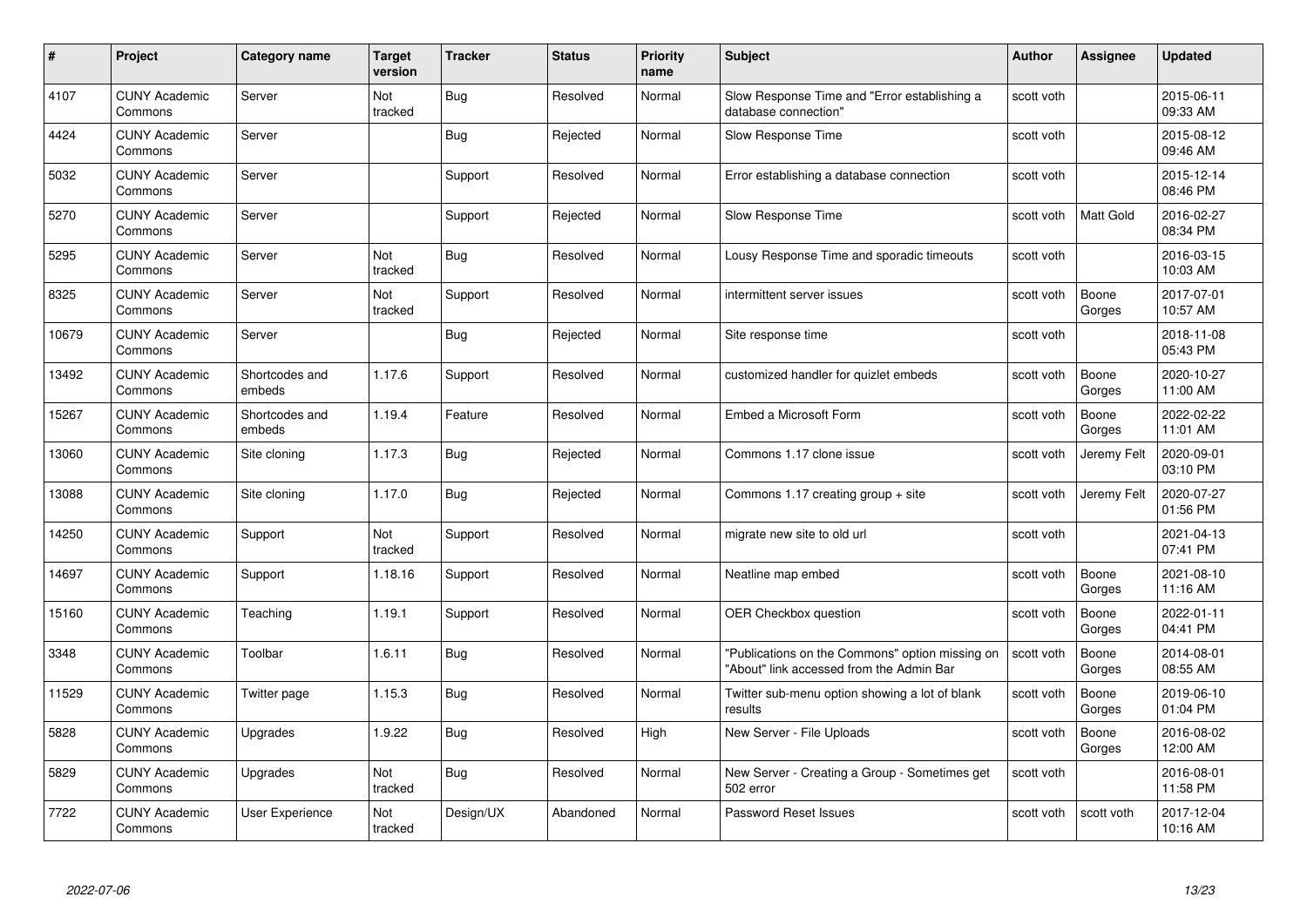| #     | Project                         | <b>Category name</b>   | <b>Target</b><br>version | <b>Tracker</b> | <b>Status</b>        | <b>Priority</b><br>name | <b>Subject</b>                                                            | <b>Author</b> | <b>Assignee</b>   | <b>Updated</b>         |
|-------|---------------------------------|------------------------|--------------------------|----------------|----------------------|-------------------------|---------------------------------------------------------------------------|---------------|-------------------|------------------------|
| 7955  | <b>CUNY Academic</b><br>Commons | <b>User Experience</b> |                          | Design/UX      | Rejected             | Normal                  | Groups and Sites tabs                                                     | scott voth    | Chris Stein       | 2017-10-11<br>11:31 AM |
| 3026  | <b>CUNY Academic</b><br>Commons | <b>UserVoice</b>       | Not<br>tracked           | Feature        | Rejected             | Normal                  | User Voice Upgrade                                                        | scott voth    | scott voth        | 2016-01-26<br>11:26 AM |
| 3098  | <b>CUNY Academic</b><br>Commons | <b>UserVoice</b>       | Not<br>tracked           | Support        | Rejected             | Normal                  | <b>Access to UserVoice</b>                                                | scott voth    | <b>Matt Gold</b>  | 2016-01-26<br>11:36 AM |
| 437   | <b>CUNY Academic</b><br>Commons | Wiki                   | Not<br>tracked           | <b>Bug</b>     | Resolved             | High                    | Wiki not displaying images in newer pages                                 | scott voth    | Boone<br>Gorges   | 2010-12-07<br>08:39 AM |
| 438   | <b>CUNY Academic</b><br>Commons | Wiki                   | Not<br>tracked           | Bug            | Resolved             | High                    | lost write privileges on wiki image folder                                | scott voth    | Boone<br>Gorges   | 2010-12-07<br>10:26 AM |
| 273   | <b>CUNY Academic</b><br>Commons | Wiki                   |                          | Feature        | Deferred             | Normal                  | Install Collection extension for MW                                       | scott voth    |                   | 2015-04-01<br>09:26 PM |
| 294   | <b>CUNY Academic</b><br>Commons | Wiki                   | 1.0.2                    | Bug            | Resolved             | Normal                  | TagAsCategory extension on the Wiki                                       | scott voth    | Boone<br>Gorges   | 2010-09-02<br>10:53 AM |
| 299   | <b>CUNY Academic</b><br>Commons | Wiki                   | 1.0.2                    | Bug            | Resolved             | Normal                  | Wiki Sidebar Search Option                                                | scott voth    | Boone<br>Gorges   | 2010-09-02<br>10:46 AM |
| 460   | <b>CUNY Academic</b><br>Commons | Wiki                   | Not<br>tracked           | Bug            | Resolved             | Normal                  | Older Images not showing up on Wiki after release Scott voth<br>1.1.1     |               | Boone<br>Gorges   | 2010-12-21<br>04:46 PM |
| 1379  | <b>CUNY Academic</b><br>Commons | Wiki                   | 1.3                      | <b>Bug</b>     | Resolved             | Normal                  | Help Link in the Admin Bar points to old Help<br>Page                     | scott voth    | Boone<br>Gorges   | 2011-12-09<br>09:08 AM |
| 1465  | CUNY Academic<br>Commons        | Wiki                   | 1.3.4                    | Bug            | Resolved             | Normal                  | TagAsCategory Extension & Wiki Inc Plugin                                 | scott voth    | Boone<br>Gorges   | 2012-01-10<br>08:46 PM |
| 2056  | <b>CUNY Academic</b><br>Commons | Wiki                   |                          | <b>Bug</b>     | Rejected             | Normal                  | MediaWiki - Embedding Video Functionality<br>Seems Broken                 | scott voth    | Boone<br>Gorges   | 2016-05-31<br>12:16 PM |
| 367   | <b>CUNY Academic</b><br>Commons | Wiki                   |                          | Feature        | Rejected             | Low                     | Wiki Search                                                               | scott voth    | Dominic<br>Giglio | 2016-05-31<br>12:16 PM |
| 8602  | <b>CUNY Academic</b><br>Commons | WordPress - Media      |                          | Support        | Duplicate            | Normal                  | Member not able to access Media tab on site                               | scott voth    | Boone<br>Gorges   | 2017-08-29<br>11:54 AM |
| 11386 | <b>CUNY Academic</b><br>Commons | WordPress - Media      | Not<br>tracked           | Support        | Reporter<br>Feedback | Normal                  | disappearing images                                                       | scott voth    | Boone<br>Gorges   | 2019-05-14<br>10:32 AM |
| 12853 | <b>CUNY Academic</b><br>Commons | WordPress - Media      |                          | Bug            | Resolved             | Normal                  | Download All Media throws error                                           | scott voth    | Boone<br>Gorges   | 2020-05-29<br>09:26 AM |
| 15687 | <b>CUNY Academic</b><br>Commons | WordPress - Media      | 1.19.7                   | Feature        | Resolved             | Normal                  | <b>Embed Microsoft Sway Content</b>                                       | scott voth    | Boone<br>Gorges   | 2022-04-12<br>11:31 AM |
| 1797  | <b>CUNY Academic</b><br>Commons | WordPress (misc)       | 1.3.10.1                 | <b>Bug</b>     | Resolved             | Urgent                  | JITP link doesn't seem to be working - "page not<br>redirecting properly" | scott voth    | Boone<br>Gorges   | 2012-03-30<br>08:38 AM |
| 2009  | CUNY Academic<br>Commons        | WordPress (misc)       | 1.3.17                   | Feature        | Resolved             | Urgent                  | New Child Theme for Woo Theme 'Simplicity'                                | scott voth    | Boone<br>Gorges   | 2012-08-01<br>12:25 AM |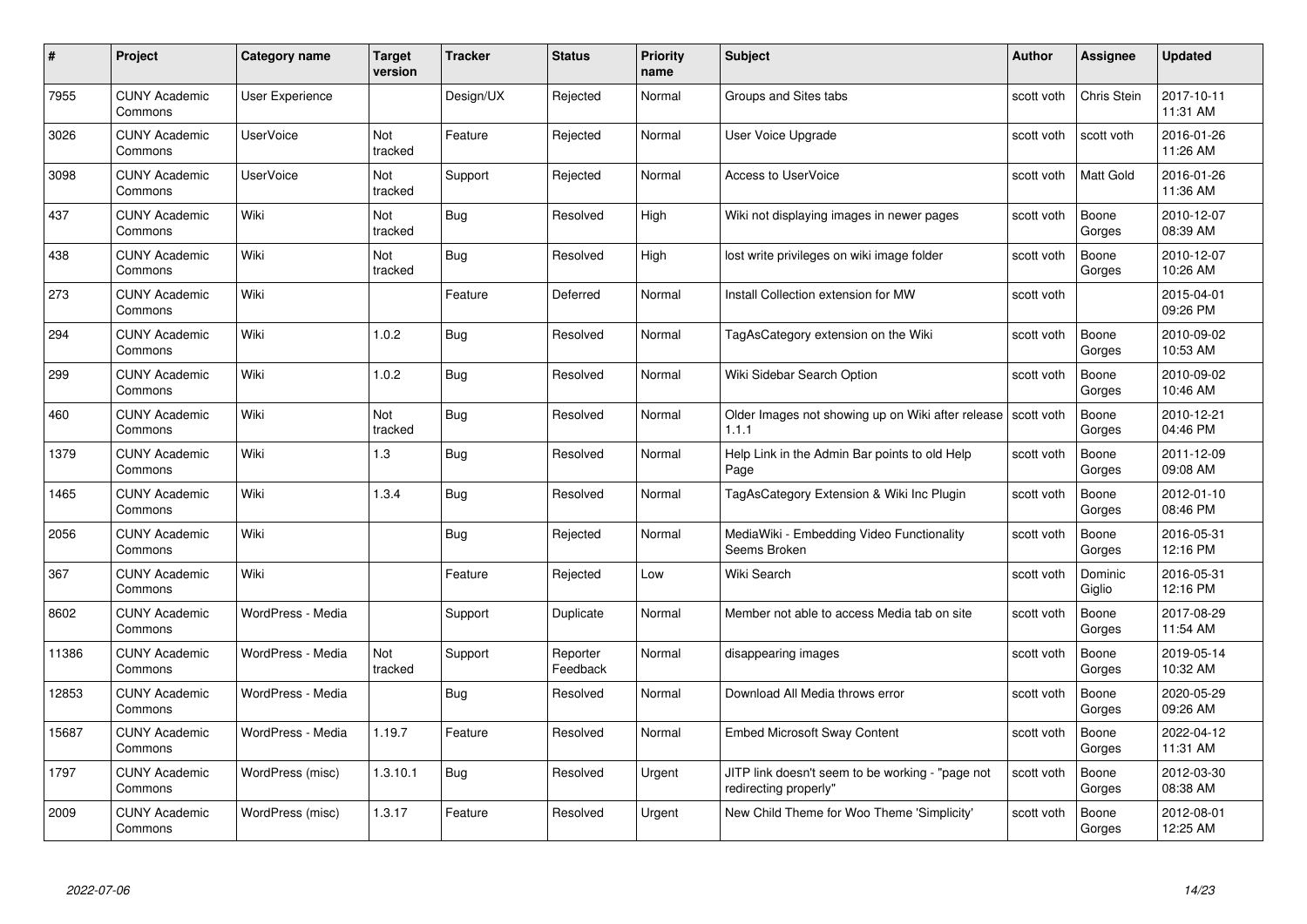| #    | Project                         | <b>Category name</b> | Target<br>version     | <b>Tracker</b> | <b>Status</b> | <b>Priority</b><br>name | <b>Subject</b>                                                                | <b>Author</b> | <b>Assignee</b>  | <b>Updated</b>         |
|------|---------------------------------|----------------------|-----------------------|----------------|---------------|-------------------------|-------------------------------------------------------------------------------|---------------|------------------|------------------------|
| 3424 | <b>CUNY Academic</b><br>Commons | WordPress (misc)     | Not<br>tracked        | Support        | Resolved      | Urgent                  | Getting "Error establishing a database connection"                            | scott voth    | <b>Matt Gold</b> | 2016-01-26<br>12:06 PM |
| 1656 | <b>CUNY Academic</b><br>Commons | WordPress (misc)     | 1.3.10                | Bug            | Rejected      | High                    | WordTube Player Still Doesn't Play SWF Files                                  | scott voth    | Boone<br>Gorges  | 2012-03-29<br>07:59 PM |
| 2347 | <b>CUNY Academic</b><br>Commons | WordPress (misc)     | <b>Not</b><br>tracked | Bug            | Resolved      | High                    | higheredexecutivecertificate.commons.gc.cuny.ed<br>$\mathsf{u}/$              | scott voth    | Boone<br>Gorges  | 2014-05-01<br>08:00 PM |
| 4631 | <b>CUNY Academic</b><br>Commons | WordPress (misc)     | Not<br>tracked        | <b>Bug</b>     | Rejected      | High                    | caching/ssl issues ??                                                         | scott voth    | Boone<br>Gorges  | 2016-01-26<br>10:35 AM |
| 371  | <b>CUNY Academic</b><br>Commons | WordPress (misc)     | 1.1                   | Feature        | Resolved      | Normal                  | Google Maps Embed - WordPress Plug-in<br>Request                              | scott voth    |                  | 2010-11-16<br>05:17 PM |
| 447  | <b>CUNY Academic</b><br>Commons | WordPress (misc)     | 1.1.4                 | Bug            | Resolved      | Normal                  | Widgetize Google Gadjets plugin                                               | scott voth    | Boone<br>Gorges  | 2010-12-18<br>12:24 PM |
| 448  | <b>CUNY Academic</b><br>Commons | WordPress (misc)     | 1.1.4                 | Bug            | Resolved      | Normal                  | Media Element HTML5 Player Plugin                                             | scott voth    | Boone<br>Gorges  | 2010-12-18<br>11:16 AM |
| 461  | <b>CUNY Academic</b><br>Commons | WordPress (misc)     | 1.1.3                 | <b>Bug</b>     | Resolved      | Normal                  | Atahualpa 3.3.3 - does it need to be upgraded for<br>WP 3 ?                   | scott voth    | Boone<br>Gorges  | 2010-12-13<br>09:15 PM |
| 569  | <b>CUNY Academic</b><br>Commons | WordPress (misc)     | 1.1.10                | <b>Bug</b>     | Resolved      | Normal                  | Issue found switching between Green Park, Woo<br>Canvas Theme, and back again | scott voth    | Boone<br>Gorges  | 2011-02-08<br>05:35 PM |
| 573  | <b>CUNY Academic</b><br>Commons | WordPress (misc)     |                       | Support        | Resolved      | Normal                  | Vimeo Plus                                                                    | scott voth    | scott voth       | 2011-02-13<br>12:03 PM |
| 587  | CUNY Academic<br>Commons        | WordPress (misc)     | 1.1.10                | Feature        | Resolved      | Normal                  | Zotero Plugin - ZotPress                                                      | scott voth    | Boone<br>Gorges  | 2011-02-21<br>05:44 PM |
| 592  | <b>CUNY Academic</b><br>Commons | WordPress (misc)     | Not<br>tracked        | <b>Bug</b>     | Resolved      | Normal                  | Trouble adding new user to Blog                                               | scott voth    | <b>Matt Gold</b> | 2011-02-19<br>04:39 PM |
| 594  | <b>CUNY Academic</b><br>Commons | WordPress (misc)     | Not<br>tracked        | Feature        | Resolved      | Normal                  | Add more meaningful error messages when<br>adding users to blogs doesn't work | scott voth    | scott voth       | 2012-01-02<br>09:51 PM |
| 737  | <b>CUNY Academic</b><br>Commons | WordPress (misc)     |                       | Feature        | Resolved      | Normal                  | Add Explanation of "Sort & Shuffle" to Atahualpa<br>Codex documentation       | scott voth    | scott voth       | 2011-06-05<br>10:39 AM |
| 1155 | <b>CUNY Academic</b><br>Commons | WordPress (misc)     | 1.2.5                 | Feature        | Resolved      | Normal                  | Add Fancybox WordPress plugin                                                 | scott voth    | Boone<br>Gorges  | 2011-09-12<br>05:48 PM |
| 1222 | <b>CUNY Academic</b><br>Commons | WordPress (misc)     | 1.5                   | Feature        | Resolved      | Normal                  | Evaluate Premium Themes for "The Commons<br>Classified"                       | scott voth    | Boone<br>Gorges  | 2011-11-29<br>10:23 AM |
| 1355 | <b>CUNY Academic</b><br>Commons | WordPress (misc)     | 1.3                   | Feature        | Resolved      | Normal                  | Plugin request: Tagline Rotator                                               | scott voth    | Boone<br>Gorges  | 2011-12-08<br>07:04 PM |
| 1396 | <b>CUNY Academic</b><br>Commons | WordPress (misc)     | 1.3.13                | <b>Bug</b>     | Resolved      | Normal                  | InLine Google Docs Plugin Not Working                                         | scott voth    | Boone<br>Gorges  | 2012-05-22<br>11:36 AM |
| 1427 | <b>CUNY Academic</b><br>Commons | WordPress (misc)     | 1.3.5                 | Feature        | Resolved      | Normal                  | Plugin Request: jQuery Vertical Accordion Menu                                | scott voth    | Boone<br>Gorges  | 2012-01-16<br>08:17 PM |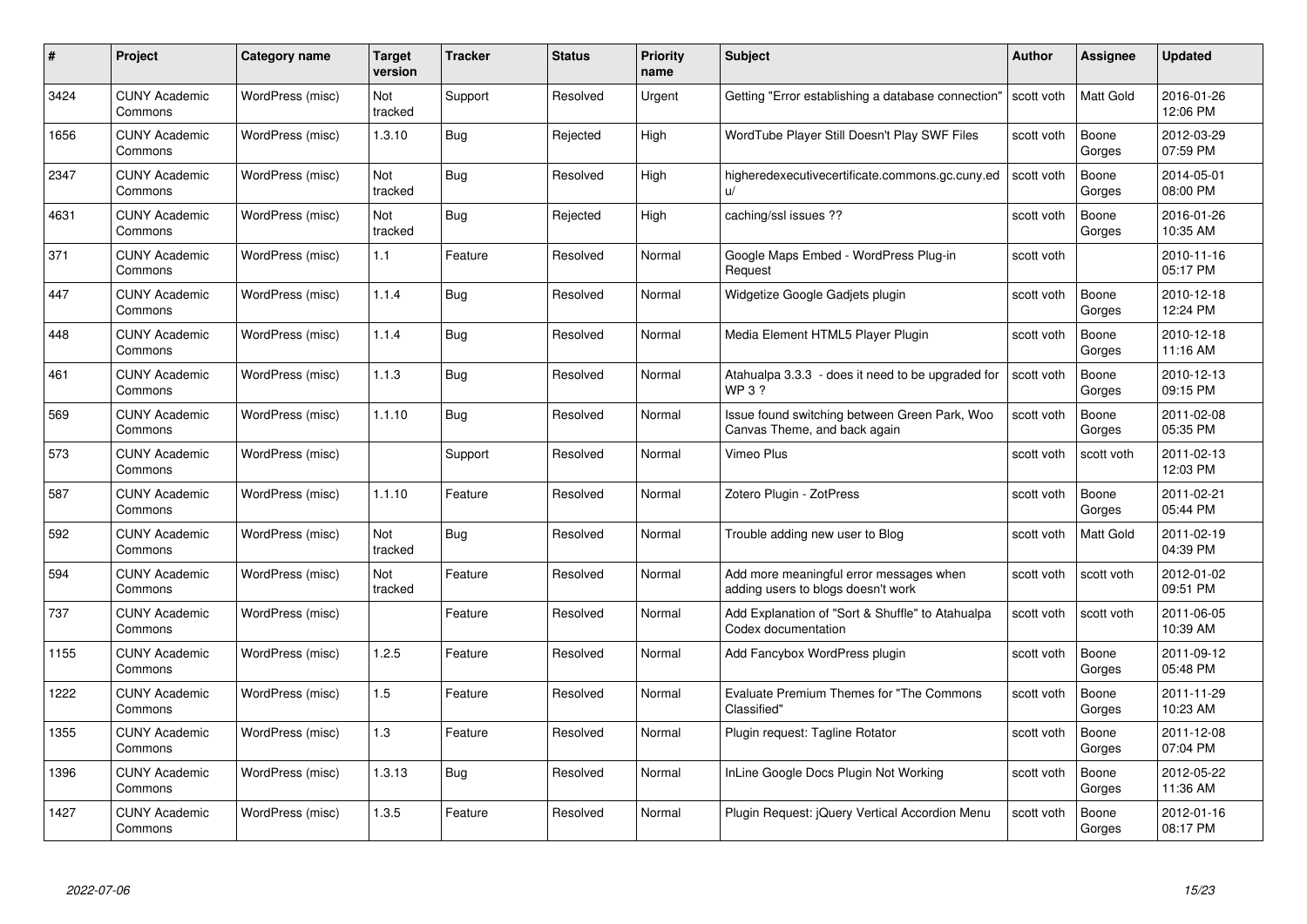| #    | Project                         | <b>Category name</b> | Target<br>version | <b>Tracker</b> | <b>Status</b> | <b>Priority</b><br>name | <b>Subject</b>                                                        | <b>Author</b> | <b>Assignee</b>   | <b>Updated</b>         |
|------|---------------------------------|----------------------|-------------------|----------------|---------------|-------------------------|-----------------------------------------------------------------------|---------------|-------------------|------------------------|
| 1444 | <b>CUNY Academic</b><br>Commons | WordPress (misc)     | Future<br>release | Feature        | Resolved      | Normal                  | Plugin Request: Google Analytics For WordPress                        | scott voth    | Dominic<br>Giglio | 2012-07-14<br>09:28 AM |
| 1502 | <b>CUNY Academic</b><br>Commons | WordPress (misc)     | 1.3.4             | Support        | Resolved      | Normal                  | The Commons Classified - ClassiPress Theme                            | scott voth    | Boone<br>Gorges   | 2012-01-13<br>09:09 AM |
| 1645 | <b>CUNY Academic</b><br>Commons | WordPress (misc)     | 1.3.8             | <b>Bug</b>     | Resolved      | Normal                  | WordTube Plugin can't find "JW Player" - fails to<br>play .swf files  | scott voth    | Boone<br>Gorges   | 2012-02-23<br>07:27 PM |
| 1716 | <b>CUNY Academic</b><br>Commons | WordPress (misc)     | 1.3.9             | Feature        | Resolved      | Normal                  | Plugin Request: Blogger Importer                                      | scott voth    | Boone<br>Gorges   | 2012-03-12<br>11:56 AM |
| 1717 | CUNY Academic<br>Commons        | WordPress (misc)     | 1.3.9             | Bug            | Resolved      | Normal                  | SimplePie For WP not working - need a writable<br>Cache Folder        | scott voth    | Boone<br>Gorges   | 2012-03-12<br>12:17 PM |
| 1718 | <b>CUNY Academic</b><br>Commons | WordPress (misc)     | 1.4               | Feature        | Resolved      | Normal                  | Plugin Request - Live Journal Importer                                | scott voth    | Boone<br>Gorges   | 2012-03-19<br>10:48 PM |
| 1719 | <b>CUNY Academic</b><br>Commons | WordPress (misc)     | 1.3.9             | Feature        | Resolved      | Normal                  | Plugin Request: RSS Importer                                          | scott voth    | Boone<br>Gorges   | 2012-03-12<br>11:59 AM |
| 1720 | <b>CUNY Academic</b><br>Commons | WordPress (misc)     | 1.3.9             | Feature        | Resolved      | Normal                  | Plugin Request: Tumblr Importer                                       | scott voth    | Boone<br>Gorges   | 2012-03-12<br>11:57 AM |
| 1746 | <b>CUNY Academic</b><br>Commons | WordPress (misc)     | 1.3.10            | Feature        | Resolved      | Normal                  | Max Number of Items in a Tag Cloud                                    | scott voth    | Boone<br>Gorges   | 2012-03-29<br>10:09 AM |
| 1848 | <b>CUNY Academic</b><br>Commons | WordPress (misc)     | 1.3.13            | Bug            | Resolved      | Normal                  | Having Issues with Saving Menu Changes on the<br><b>Commons Codex</b> | scott voth    | Boone<br>Gorges   | 2012-04-26<br>07:48 PM |
| 1932 | CUNY Academic<br>Commons        | WordPress (misc)     | Not<br>tracked    | Bug            | Resolved      | Normal                  | Lost access to Create Hero Slides                                     | scott voth    | Boone<br>Gorges   | 2012-06-12<br>08:34 AM |
| 1947 | <b>CUNY Academic</b><br>Commons | WordPress (misc)     | 1.3.15            | <b>Bug</b>     | Rejected      | Normal                  | Inline Google Docs - SSL required                                     | scott voth    | Boone<br>Gorges   | 2012-06-25<br>09:12 AM |
| 1948 | <b>CUNY Academic</b><br>Commons | WordPress (misc)     | 1.3.15            | Bug            | Rejected      | Normal                  | Verite Timeline plugin                                                | scott voth    | Boone<br>Gorges   | 2012-06-25<br>09:10 AM |
| 2080 | <b>CUNY Academic</b><br>Commons | WordPress (misc)     | 1.5.21            | Feature        | Resolved      | Normal                  | Upgrade Woo Canvas to Current Version (5.0) -<br>Responsive           | scott voth    | Dominic<br>Giglio | 2014-03-12<br>01:42 PM |
| 2112 | <b>CUNY Academic</b><br>Commons | WordPress (misc)     | 1.4.5             | Bug            | Resolved      | Normal                  | Codex Slider getting a jquery error                                   | scott voth    | Dominic<br>Giglio | 2012-09-18<br>06:38 PM |
| 2190 | <b>CUNY Academic</b><br>Commons | WordPress (misc)     | Not<br>tracked    | Support        | Resolved      | Normal                  | reset "dlbaker.commons.gc.cuny.edu"                                   | scott voth    | Dominic<br>Giglio | 2012-11-14<br>03:59 PM |
| 2209 | <b>CUNY Academic</b><br>Commons | WordPress (misc)     |                   | Feature        | Resolved      | Normal                  | Install Q & A Plugin on Commonsinabox.org                             | scott voth    | Boone<br>Gorges   | 2012-10-21<br>10:53 AM |
| 2332 | <b>CUNY Academic</b><br>Commons | WordPress (misc)     | 1.4.20            | Bug            | Resolved      | Normal                  | Arras Theme Slider gets jquery error                                  | scott voth    | Dominic<br>Giglio | 2013-03-01<br>07:55 PM |
| 2392 | CUNY Academic<br>Commons        | WordPress (misc)     | Not<br>tracked    | Bug            | Resolved      | Normal                  | Lost Access to Create Hero Slides                                     | scott voth    | Boone<br>Gorges   | 2013-02-04<br>10:25 AM |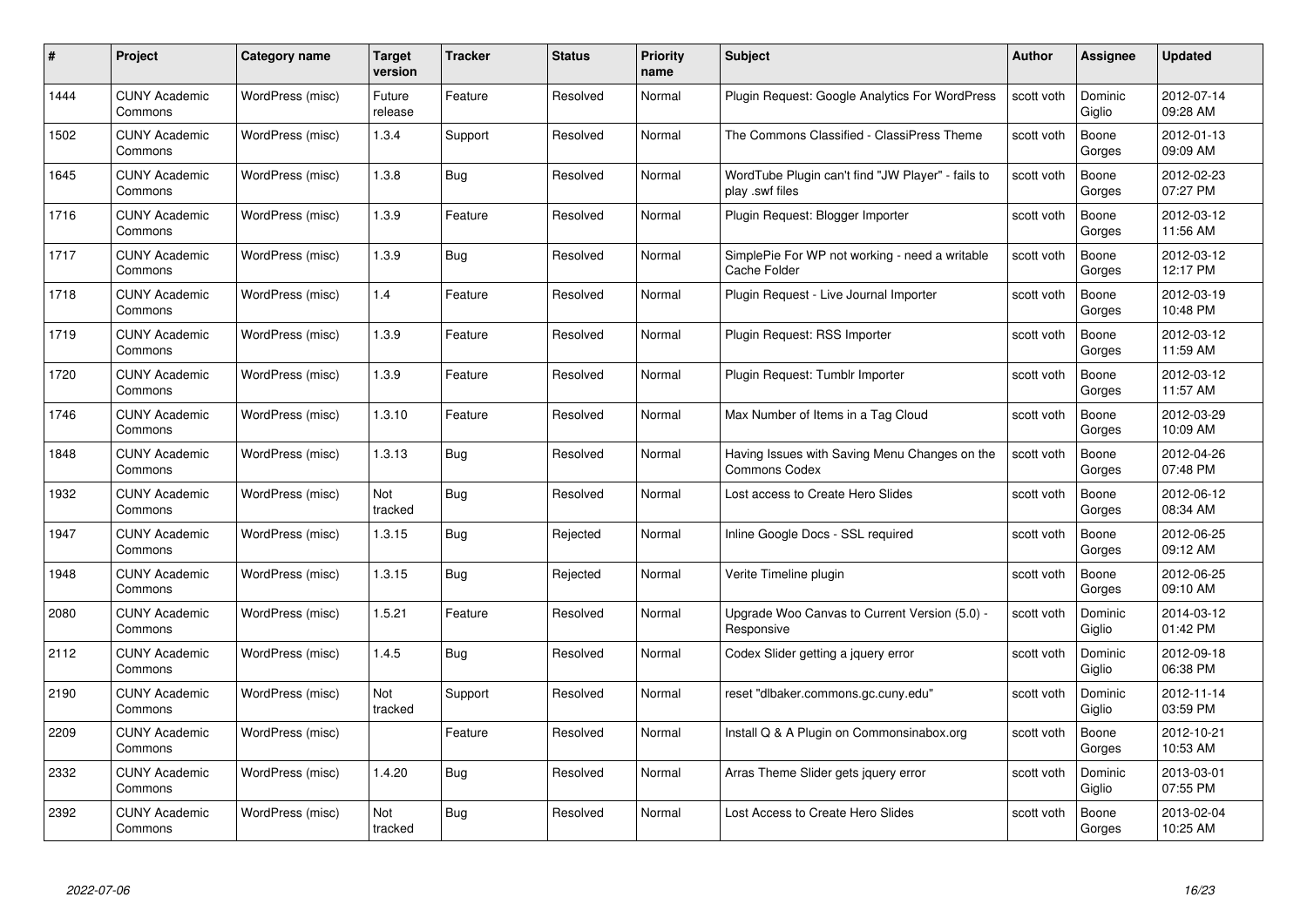| #     | Project                         | Category name    | Target<br>version | <b>Tracker</b> | <b>Status</b> | <b>Priority</b><br>name | <b>Subject</b>                                               | Author     | Assignee              | <b>Updated</b>         |
|-------|---------------------------------|------------------|-------------------|----------------|---------------|-------------------------|--------------------------------------------------------------|------------|-----------------------|------------------------|
| 2436  | <b>CUNY Academic</b><br>Commons | WordPress (misc) | 1.4.20            | Bug            | Resolved      | Normal                  | Commons News blog - Commons Buzz Slider                      | scott voth | Boone<br>Gorges       | 2013-02-28<br>11:27 AM |
| 2511  | <b>CUNY Academic</b><br>Commons | WordPress (misc) |                   | <b>Bug</b>     | Resolved      | Normal                  | Lost Access to Create Hero Slides                            | scott voth | Boone<br>Gorges       | 2013-03-11<br>10:24 AM |
| 2525  | <b>CUNY Academic</b><br>Commons | WordPress (misc) | 1.4.25            | <b>Bug</b>     | Resolved      | Normal                  | Twitter Widget Pro Plugin                                    | scott voth |                       | 2013-04-21<br>07:34 PM |
| 2679  | <b>CUNY Academic</b><br>Commons | WordPress (misc) | Not<br>tracked    | Support        | Resolved      | Normal                  | WP Post to PDF plugin Logo                                   | scott voth | Boone<br>Gorges       | 2014-11-03<br>03:53 PM |
| 2813  | <b>CUNY Academic</b><br>Commons | WordPress (misc) | 1.5.5             | Feature        | Resolved      | Normal                  | WordPress plugin request - MailPoet                          | scott voth | Boone<br>Gorges       | 2013-10-11<br>08:18 PM |
| 2878  | <b>CUNY Academic</b><br>Commons | WordPress (misc) | Not<br>tracked    | Support        | Resolved      | Normal                  | Domain Mapping Request - Sarah Welsh                         | scott voth | Boone<br>Gorges       | 2016-01-26<br>12:39 AM |
| 2900  | <b>CUNY Academic</b><br>Commons | WordPress (misc) |                   | Support        | Resolved      | Normal                  | Theme request - Imbalance2                                   | scott voth | Boone<br>Gorges       | 2013-11-23<br>10:30 AM |
| 2946  | <b>CUNY Academic</b><br>Commons | WordPress (misc) |                   | Support        | Resolved      | Normal                  | Help Delete WP site with broken link                         | scott voth |                       | 2014-02-08<br>09:53 AM |
| 2966  | <b>CUNY Academic</b><br>Commons | WordPress (misc) |                   | Support        | Resolved      | Normal                  | Lost Access to Create/Deactivate Hero Slides                 | scott voth | Boone<br>Gorges       | 2014-01-20<br>05:06 PM |
| 3500  | <b>CUNY Academic</b><br>Commons | WordPress (misc) |                   | Support        | Rejected      | Normal                  | Invitation to Join Site Unsuccessful?                        | scott voth | Boone<br>Gorges       | 2014-09-28<br>01:28 PM |
| 3935  | <b>CUNY Academic</b><br>Commons | WordPress (misc) |                   | Bug            | Duplicate     | Normal                  | Member consistently gets blank page php when<br>saving posts | scott voth | Boone<br>Gorges       | 2015-03-21<br>12:00 PM |
| 7954  | <b>CUNY Academic</b><br>Commons | WordPress (misc) | Not<br>tracked    | Support        | Resolved      | Normal                  | Public site not showing up in "Sites"                        | scott voth | Boone<br>Gorges       | 2017-11-15<br>11:01 AM |
| 8683  | <b>CUNY Academic</b><br>Commons | WordPress (misc) | 1.11.12           | Support        | Resolved      | Normal                  | site banner getting overlaid by black WordPress<br>nav bar   | scott voth |                       | 2017-09-11<br>09:32 PM |
| 9675  | <b>CUNY Academic</b><br>Commons | WordPress (misc) |                   | Support        | Resolved      | Normal                  | Upload html file to new labor forum site                     | scott voth |                       | 2018-04-30<br>09:15 PM |
| 10071 | <b>CUNY Academic</b><br>Commons | WordPress (misc) | Not<br>tracked    | <b>Bug</b>     | Resolved      | Normal                  | News Site not displaying                                     | scott voth |                       | 2018-07-30<br>01:19 PM |
| 10171 | <b>CUNY Academic</b><br>Commons | WordPress (misc) | Not<br>tracked    | Support        | Resolved      | Normal                  | <b>Migration Question</b>                                    | scott voth |                       | 2018-09-12<br>01:48 PM |
| 11135 | <b>CUNY Academic</b><br>Commons | WordPress (misc) | 1.14.7            | Support        | Resolved      | Normal                  | Add Handler for Piktochart                                   | scott voth | Raymond<br><b>Hoh</b> | 2019-02-26<br>02:04 PM |
| 12955 | <b>CUNY Academic</b><br>Commons | WordPress (misc) | 1.16.14           | Support        | Resolved      | Normal                  | Leaflet JS maps                                              | scott voth | Boone<br>Gorges       | 2020-06-23<br>10:53 AM |
| 12961 | <b>CUNY Academic</b><br>Commons | WordPress (misc) | 1.16.14           | Support        | Resolved      | Normal                  | Embed Loom.com resources                                     | scott voth | Boone<br>Gorges       | 2020-06-22<br>01:07 PM |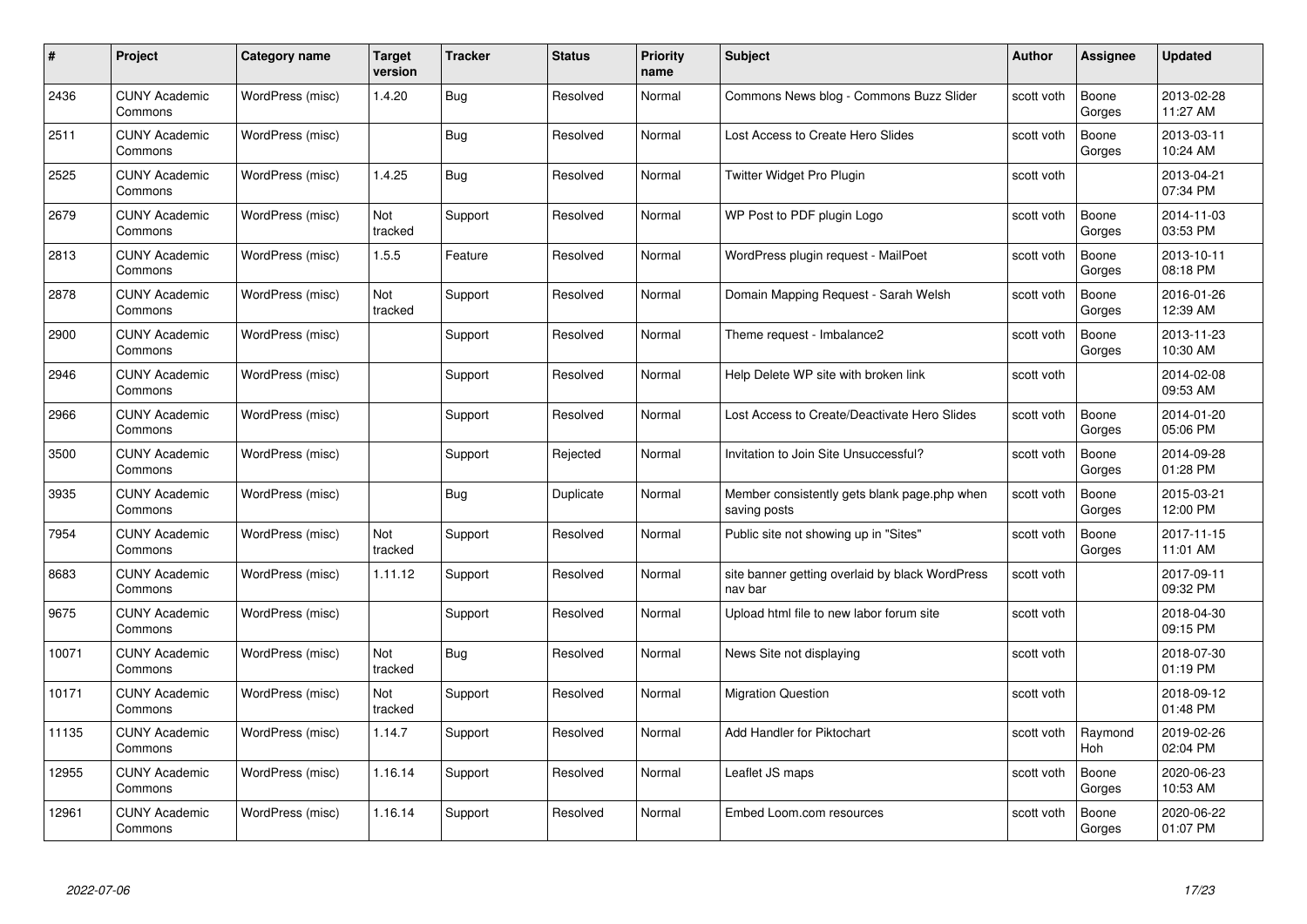|       | Project                         | <b>Category name</b>              | Target<br>version | <b>Tracker</b> | <b>Status</b>        | <b>Priority</b><br>name | <b>Subject</b>                                                | <b>Author</b> | <b>Assignee</b>  | <b>Updated</b>         |
|-------|---------------------------------|-----------------------------------|-------------------|----------------|----------------------|-------------------------|---------------------------------------------------------------|---------------|------------------|------------------------|
| 12962 | <b>CUNY Academic</b><br>Commons | WordPress (misc)                  | 1.16.14           | Support        | Resolved             | Normal                  | knowmia embed                                                 | scott voth    | Boone<br>Gorges  | 2020-06-23<br>02:56 PM |
| 14113 | <b>CUNY Academic</b><br>Commons | WordPress (misc)                  | Future<br>release | <b>Bug</b>     | Hold                 | Normal                  | Block Editor Not Working on this page - Json error            | scott voth    | Boone<br>Gorges  | 2021-03-05<br>11:01 AM |
| 15204 | <b>CUNY Academic</b><br>Commons | WordPress (misc)                  |                   | Support        | Resolved             | Normal                  | PDF export replaces Polish letter "ł" with "?"                | scott voth    |                  | 2022-01-19<br>04:35 PM |
| 15767 | <b>CUNY Academic</b><br>Commons | WordPress (misc)                  |                   | Support        | New                  | Normal                  | Site loading slowly                                           | scott voth    | Boone<br>Gorges  | 2022-04-04<br>08:56 PM |
| 15830 | <b>CUNY Academic</b><br>Commons | WordPress (misc)                  | 1.19.7            | Feature        | Resolved             | Normal                  | zeemaps embed                                                 | scott voth    | Boone<br>Gorges  | 2022-04-12<br>11:31 AM |
| 16245 | <b>CUNY Academic</b><br>Commons | WordPress (misc)                  |                   | <b>Bug</b>     | Reporter<br>Feedback | Normal                  | Save Button missing on WordPress Profile page                 | scott voth    | Raymond<br>Hoh   | 2022-06-16<br>03:09 PM |
| 535   | <b>CUNY Academic</b><br>Commons | WordPress (misc)                  | 1.1.10            | Bug            | Resolved             | Low                     | Unable to Activate "Apture" Plugin on new blog                | scott voth    | Boone<br>Gorges  | 2011-03-08<br>08:45 PM |
| 536   | <b>CUNY Academic</b><br>Commons | WordPress (misc)                  | Not<br>tracked    | Feature        | Resolved             | Low                     | Generate statistics on themes used by Commons<br>bloggers     | scott voth    | <b>Matt Gold</b> | 2011-02-20<br>12:44 PM |
| 1310  | <b>CUNY Academic</b><br>Commons | WordPress (misc)                  | $1.3$             | Feature        | Resolved             | Low                     | Zotpress                                                      | scott voth    |                  | 2011-12-08<br>07:08 PM |
| 2581  | <b>CUNY Academic</b><br>Commons | WordPress (misc)                  | 1.6.3             | Bug            | Resolved             | Low                     | <b>Blog Deleted?</b>                                          | scott voth    | Boone<br>Gorges  | 2014-05-12<br>02:46 PM |
| 3957  | <b>CUNY Academic</b><br>Commons | <b>WordPress</b><br>(Permissions) |                   | Support        | Resolved             | Normal                  | Lost Access to Create Hero Slides                             | scott voth    | Boone<br>Gorges  | 2015-03-30<br>08:57 PM |
| 5830  | <b>CUNY Academic</b><br>Commons | <b>WordPress</b><br>(Permissions) | Not<br>tracked    | Bug            | Resolved             | Normal                  | Lost access to create hero slides - please<br>reinstate       | scott voth    | Boone<br>Gorges  | 2016-07-25<br>10:01 AM |
| 13312 | <b>CUNY Academic</b><br>Commons | <b>WordPress</b><br>(Permissions) | 1.18.8            | Support        | Resolved             | Normal                  | Site Header Issue Using Teaching Template                     | scott voth    | Jeremy Felt      | 2021-04-13<br>11:21 AM |
| 15302 | <b>CUNY Academic</b><br>Commons | <b>WordPress Plugins</b>          | 1.19.4            | Feature        | Resolved             | High                    | Plugin For Qwriting - Team Members                            | scott voth    | Boone<br>Gorges  | 2022-02-14<br>01:08 PM |
| 3198  | <b>CUNY Academic</b><br>Commons | <b>WordPress Plugins</b>          |                   | Support        | Rejected             | Normal                  | Revolution Slider plugin gets error when creating<br>"lavers" | scott voth    | Boone<br>Gorges  | 2014-05-21<br>09:57 PM |
| 3200  | <b>CUNY Academic</b><br>Commons | <b>WordPress Plugins</b>          | 1.6.4             | <b>Bug</b>     | Resolved             | Normal                  | Plugin Request: Social Stickers                               | scott voth    | Boone<br>Gorges  | 2014-05-21<br>09:53 PM |
| 3358  | <b>CUNY Academic</b><br>Commons | <b>WordPress Plugins</b>          | 1.6.11            | Support        | Resolved             | Normal                  | Plugin Request: GeoMashUp                                     | scott voth    | Boone<br>Gorges  | 2014-08-01<br>08:40 AM |
| 3576  | <b>CUNY Academic</b><br>Commons | <b>WordPress Plugins</b>          | 1.7.1             | Support        | Resolved             | Normal                  | Plugin Request: Better Search                                 | scott voth    | Boone<br>Gorges  | 2014-10-21<br>11:26 AM |
| 3600  | <b>CUNY Academic</b><br>Commons | <b>WordPress Plugins</b>          | 1.7.2             | Support        | Resolved             | Normal                  | New Plugin Request - Meta-Slider                              | scott voth    | Boone<br>Gorges  | 2014-11-01<br>02:29 PM |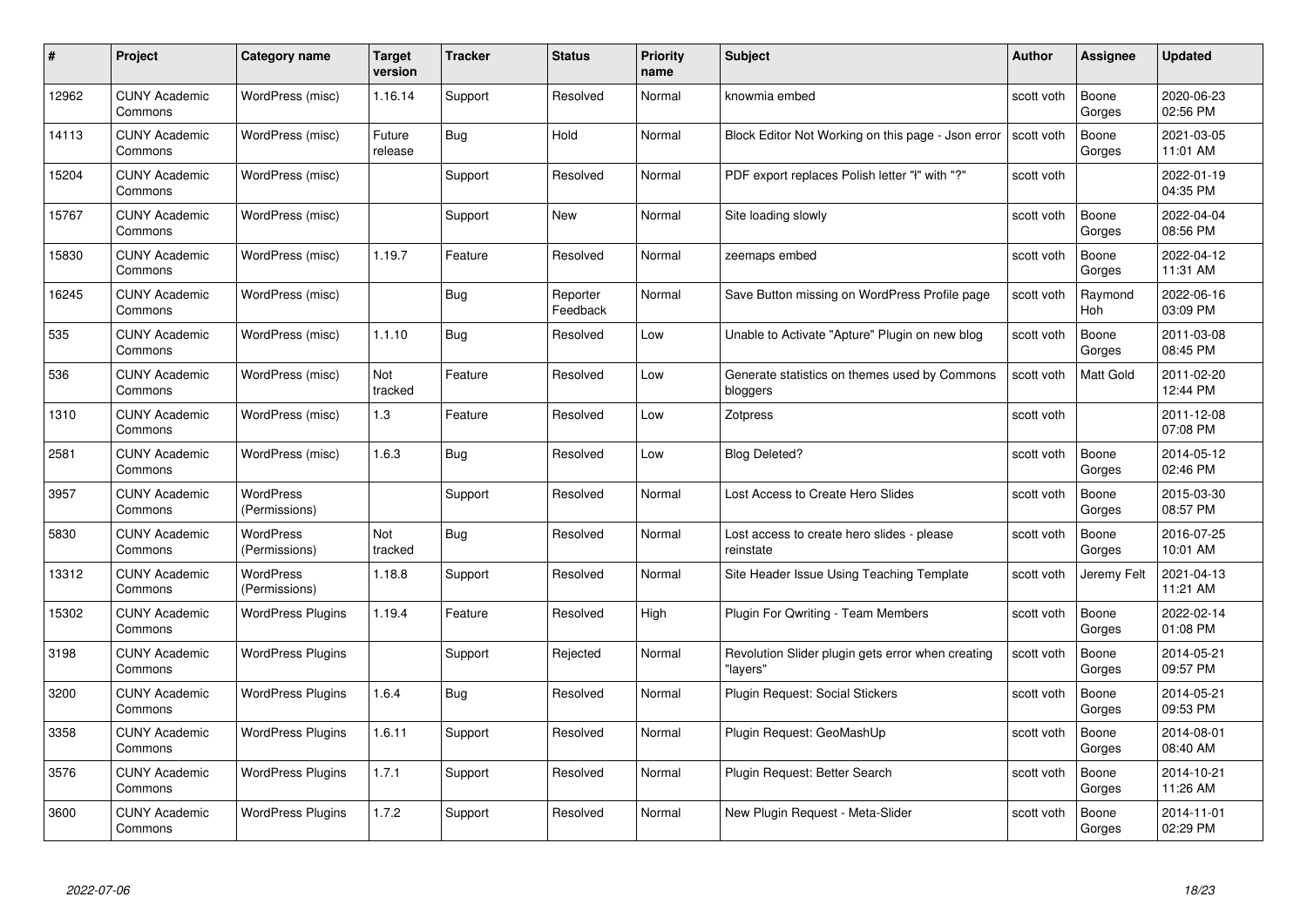| #    | Project                         | Category name            | Target<br>version | <b>Tracker</b> | <b>Status</b> | <b>Priority</b><br>name | <b>Subject</b>                                                          | <b>Author</b> | <b>Assignee</b>       | <b>Updated</b>         |
|------|---------------------------------|--------------------------|-------------------|----------------|---------------|-------------------------|-------------------------------------------------------------------------|---------------|-----------------------|------------------------|
| 3940 | <b>CUNY Academic</b><br>Commons | <b>WordPress Plugins</b> | 1.7.16            | Support        | Resolved      | Normal                  | Plugin Reguest - Amazon Link                                            | scott voth    | Boone<br>Gorges       | 2015-03-21<br>08:45 PM |
| 4419 | <b>CUNY Academic</b><br>Commons | <b>WordPress Plugins</b> | 1.8.8             | Support        | Resolved      | Normal                  | Activate "WordPress Importer" by Default                                | scott voth    | Raymond<br><b>Hoh</b> | 2015-08-11<br>08:29 PM |
| 4603 | <b>CUNY Academic</b><br>Commons | <b>WordPress Plugins</b> |                   | Support        | Resolved      | Normal                  | Plugin Request: Search and Filter                                       | scott voth    | Boone<br>Gorges       | 2015-09-21<br>11:31 AM |
| 5493 | <b>CUNY Academic</b><br>Commons | <b>WordPress Plugins</b> |                   | Bug            | Rejected      | Normal                  | Plugin Request - WP Data Tables                                         | scott voth    | Boone<br>Gorges       | 2016-04-27<br>02:55 PM |
| 5548 | <b>CUNY Academic</b><br>Commons | <b>WordPress Plugins</b> | 1.9.15            | Feature        | Resolved      | Normal                  | Plugin Request: Inventory Manager - Michael<br>Madden                   | scott voth    |                       | 2016-05-11<br>11:27 PM |
| 5569 | <b>CUNY Academic</b><br>Commons | <b>WordPress Plugins</b> | 1.9.18            | Feature        | Resolved      | Normal                  | WP Inventory Manager Add-On - Michael Madden                            | scott voth    | Boone<br>Gorges       | 2016-06-12<br>10:39 AM |
| 5582 | <b>CUNY Academic</b><br>Commons | <b>WordPress Plugins</b> | 1.9.17            | <b>Bug</b>     | Resolved      | Normal                  | Visual Composer Not Working with Bridge Theme<br>Anymore                | scott voth    | Boone<br>Gorges       | 2016-06-01<br>10:56 PM |
| 5653 | <b>CUNY Academic</b><br>Commons | <b>WordPress Plugins</b> | 1.9.19            | Feature        | Resolved      | Normal                  | Plugin Request - Simple Custom Post Order -<br>Cynthia Tobar            | scott voth    | Boone<br>Gorges       | 2016-06-21<br>10:19 PM |
| 5885 | <b>CUNY Academic</b><br>Commons | <b>WordPress Plugins</b> | 1.9.24            | Support        | Resolved      | Normal                  | Plugin Request - Knight Lab Timeline                                    | scott voth    | Boone<br>Gorges       | 2016-08-11<br>10:56 PM |
| 6000 | <b>CUNY Academic</b><br>Commons | <b>WordPress Plugins</b> | 1.9.27            | <b>Bug</b>     | Resolved      | Normal                  | Unconfirmed Users Plugin is visible on all sites                        | scott voth    | Boone<br>Gorges       | 2016-09-11<br>09:10 PM |
| 6178 | <b>CUNY Academic</b><br>Commons | <b>WordPress Plugins</b> |                   | Bug            | Rejected      | Normal                  | Social Sharing via JetPack Not Working                                  | scott voth    | Daniel Jones          | 2017-05-01<br>10:24 PM |
| 7289 | <b>CUNY Academic</b><br>Commons | <b>WordPress Plugins</b> | Future<br>release | Support        | Abandoned     | Normal                  | OHMS - Metadata Synchronizer - Cynthia Tobar -<br><b>Oral Histories</b> | scott voth    | Boone<br>Gorges       | 2018-07-22<br>01:22 PM |
| 7738 | <b>CUNY Academic</b><br>Commons | <b>WordPress Plugins</b> | 1.10.12           | Feature        | Resolved      | Normal                  | Image Attribution Tagger                                                | scott voth    |                       | 2017-03-02<br>02:22 PM |
| 7870 | <b>CUNY Academic</b><br>Commons | <b>WordPress Plugins</b> | 1.10.15           | Feature        | Resolved      | Normal                  | Plugin request: Smush It                                                | scott voth    | Boone<br>Gorges       | 2017-03-31<br>10:28 AM |
| 7883 | <b>CUNY Academic</b><br>Commons | <b>WordPress Plugins</b> |                   | Feature        | Rejected      | Normal                  | plugin request                                                          | scott voth    | Boone<br>Gorges       | 2017-04-01<br>11:10 AM |
| 8149 | <b>CUNY Academic</b><br>Commons | <b>WordPress Plugins</b> | 1.11              | Support        | Resolved      | Normal                  | Plugin Request - YouTube                                                | scott voth    | Boone<br>Gorges       | 2017-05-15<br>09:54 AM |
| 8454 | <b>CUNY Academic</b><br>Commons | <b>WordPress Plugins</b> | 1.11.9            | Support        | Resolved      | Normal                  | activate WP Bakery Visual Composer plugin for<br>child theme            | scott voth    | Boone<br>Gorges       | 2017-08-10<br>02:09 PM |
| 8706 | <b>CUNY Academic</b><br>Commons | <b>WordPress Plugins</b> | 1.11.13           | Support        | Resolved      | Normal                  | Plugin Request - Accordion Slider lite                                  | scott voth    |                       | 2017-09-22<br>10:01 AM |
| 9053 | CUNY Academic<br>Commons        | <b>WordPress Plugins</b> | 1.12.6            | Support        | Resolved      | Normal                  | WPBakery Visual Composer plugin Not Working                             | scott voth    |                       | 2018-01-09<br>07:50 PM |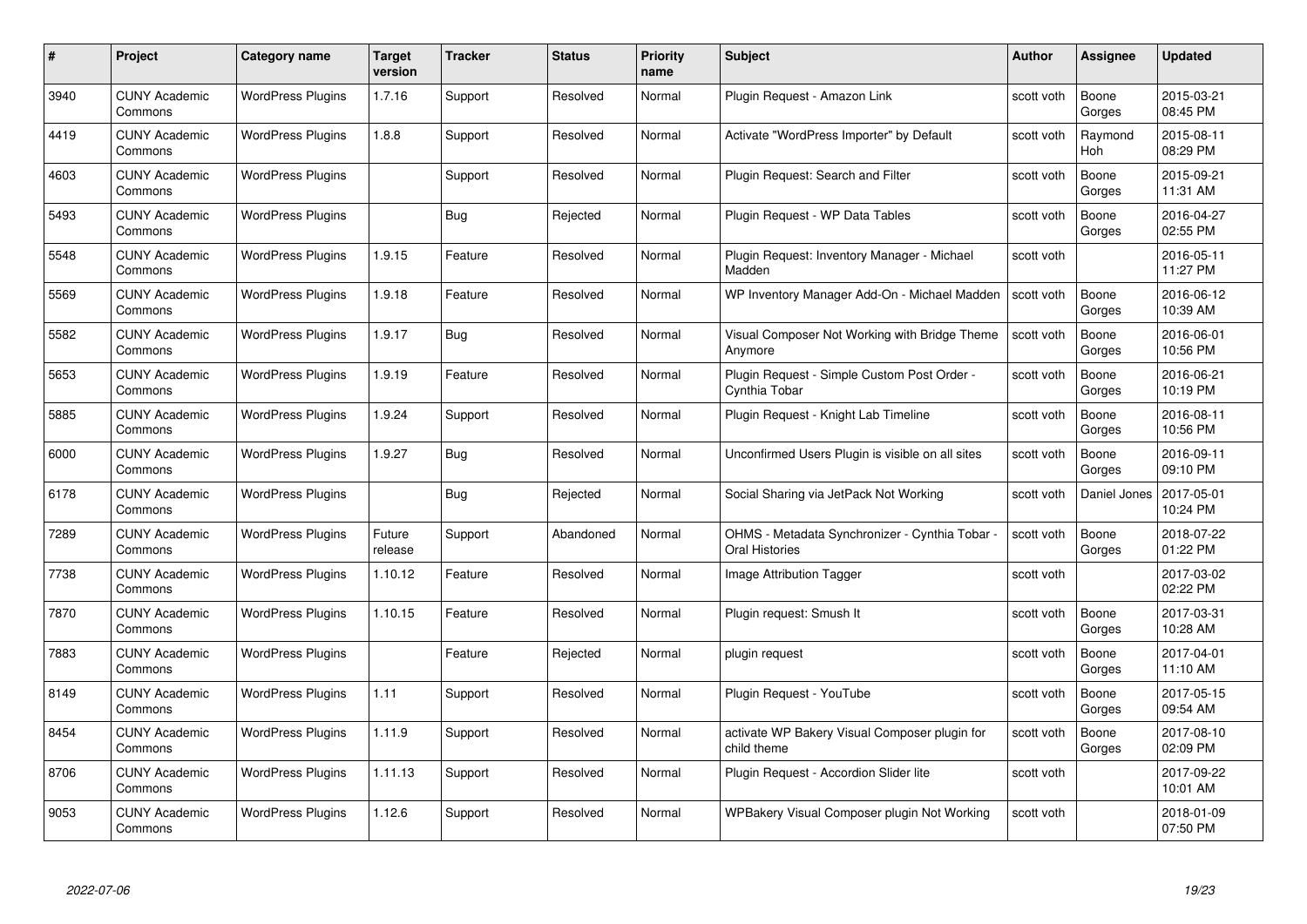| #     | Project                         | Category name            | <b>Target</b><br>version | <b>Tracker</b> | <b>Status</b>        | <b>Priority</b><br>name | <b>Subject</b>                                                | <b>Author</b> | <b>Assignee</b>   | <b>Updated</b>         |
|-------|---------------------------------|--------------------------|--------------------------|----------------|----------------------|-------------------------|---------------------------------------------------------------|---------------|-------------------|------------------------|
| 9217  | <b>CUNY Academic</b><br>Commons | <b>WordPress Plugins</b> | 1.12.9                   | Support        | Resolved             | Normal                  | Plugin Reguest - Text to Speech Widget                        | scott voth    |                   | 2018-02-27<br>11:05 AM |
| 9221  | <b>CUNY Academic</b><br>Commons | <b>WordPress Plugins</b> | 1.16.6                   | Support        | Resolved             | Normal                  | Plugin Request - Quiz and Survey Master                       | scott voth    |                   | 2020-02-25<br>10:55 AM |
| 9370  | <b>CUNY Academic</b><br>Commons | <b>WordPress Plugins</b> | 1.12.11                  | Support        | Resolved             | Normal                  | Text to Speech plugin                                         | scott voth    | Boone<br>Gorges   | 2018-03-27<br>12:47 PM |
| 9515  | <b>CUNY Academic</b><br>Commons | <b>WordPress Plugins</b> | Not<br>tracked           | Bug            | Reporter<br>Feedback | Normal                  | Text to Speech plugin - "More Slowly" checkbox<br>not working | scott voth    | Boone<br>Gorges   | 2018-06-13<br>02:26 PM |
| 9572  | <b>CUNY Academic</b><br>Commons | <b>WordPress Plugins</b> | 1.12.13                  | Support        | Resolved             | Normal                  | WordPress Plugin Request - Compact WP Audio<br>Player         | scott voth    | Boone<br>Gorges   | 2018-04-24<br>10:10 AM |
| 9685  | <b>CUNY Academic</b><br>Commons | <b>WordPress Plugins</b> | 1.13.1                   | Support        | Resolved             | Normal                  | Plugin Request - Popup-Maker                                  | scott voth    |                   | 2018-05-08<br>10:52 AM |
| 9878  | <b>CUNY Academic</b><br>Commons | <b>WordPress Plugins</b> | 1.13.3                   | Support        | Resolved             | Normal                  | Popup Maker plugin problems                                   | scott voth    | Raymond<br>Hoh    | 2018-06-06<br>10:44 AM |
| 9959  | <b>CUNY Academic</b><br>Commons | <b>WordPress Plugins</b> |                          | Bug            | Resolved             | Normal                  | Carto Map embed issue                                         | scott voth    |                   | 2018-06-22<br>07:00 PM |
| 10086 | <b>CUNY Academic</b><br>Commons | <b>WordPress Plugins</b> | 1.13.7                   | Support        | Resolved             | Normal                  | plugin request - Custom Facebook Feed                         | scott voth    |                   | 2018-08-06<br>01:29 PM |
| 10104 | <b>CUNY Academic</b><br>Commons | <b>WordPress Plugins</b> | 1.13.8                   | Support        | Resolved             | Normal                  | Plugin request - Advanced Custom Fields PRO                   | scott voth    | <b>Fred Meyer</b> | 2018-08-29<br>05:39 PM |
| 10105 | <b>CUNY Academic</b><br>Commons | <b>WordPress Plugins</b> | 1.13.7                   | Support        | Resolved             | Normal                  | Plugin request: Custom Post Type Widget                       | scott voth    |                   | 2018-08-06<br>01:35 PM |
| 10106 | <b>CUNY Academic</b><br>Commons | <b>WordPress Plugins</b> | 1.13.7                   | Support        | Resolved             | Normal                  | Plugin request - Better Font Awesome                          | scott voth    |                   | 2018-08-06<br>01:38 PM |
| 10107 | <b>CUNY Academic</b><br>Commons | <b>WordPress Plugins</b> | 1.13.8                   | Support        | Resolved             | Normal                  | Plugin request - WP Featherlight                              | scott voth    | <b>Fred Meyer</b> | 2018-08-29<br>05:39 PM |
| 10111 | <b>CUNY Academic</b><br>Commons | <b>WordPress Plugins</b> | 1.13.7                   | Support        | Resolved             | Normal                  | Plugin request - Glossary                                     | scott voth    |                   | 2018-08-06<br>01:44 PM |
| 10112 | <b>CUNY Academic</b><br>Commons | <b>WordPress Plugins</b> | 1.13.7                   | Support        | Resolved             | Normal                  | plugin request - Elementor                                    | scott voth    |                   | 2018-08-06<br>01:45 PM |
| 10173 | <b>CUNY Academic</b><br>Commons | <b>WordPress Plugins</b> | 1.13.8                   | Support        | Resolved             | Normal                  | Plugin Request - MapMaker Enhanced Google<br>Maps             | scott voth    |                   | 2018-08-23<br>08:07 AM |
| 10344 | <b>CUNY Academic</b><br>Commons | <b>WordPress Plugins</b> | 1.13.10                  | Support        | Resolved             | Normal                  | Twitter Plugins that are outdated                             | scott voth    |                   | 2018-09-25<br>10:50 AM |
| 10345 | <b>CUNY Academic</b><br>Commons | <b>WordPress Plugins</b> | 1.13.10                  | Support        | Resolved             | Normal                  | Remove "Sociable" Plugin                                      | scott voth    |                   | 2018-09-25<br>10:54 AM |
| 10348 | CUNY Academic<br>Commons        | <b>WordPress Plugins</b> | 1.13.10                  | Support        | Resolved             | Normal                  | <b>Remove Outdated Plugins</b>                                | scott voth    |                   | 2018-09-25<br>11:00 AM |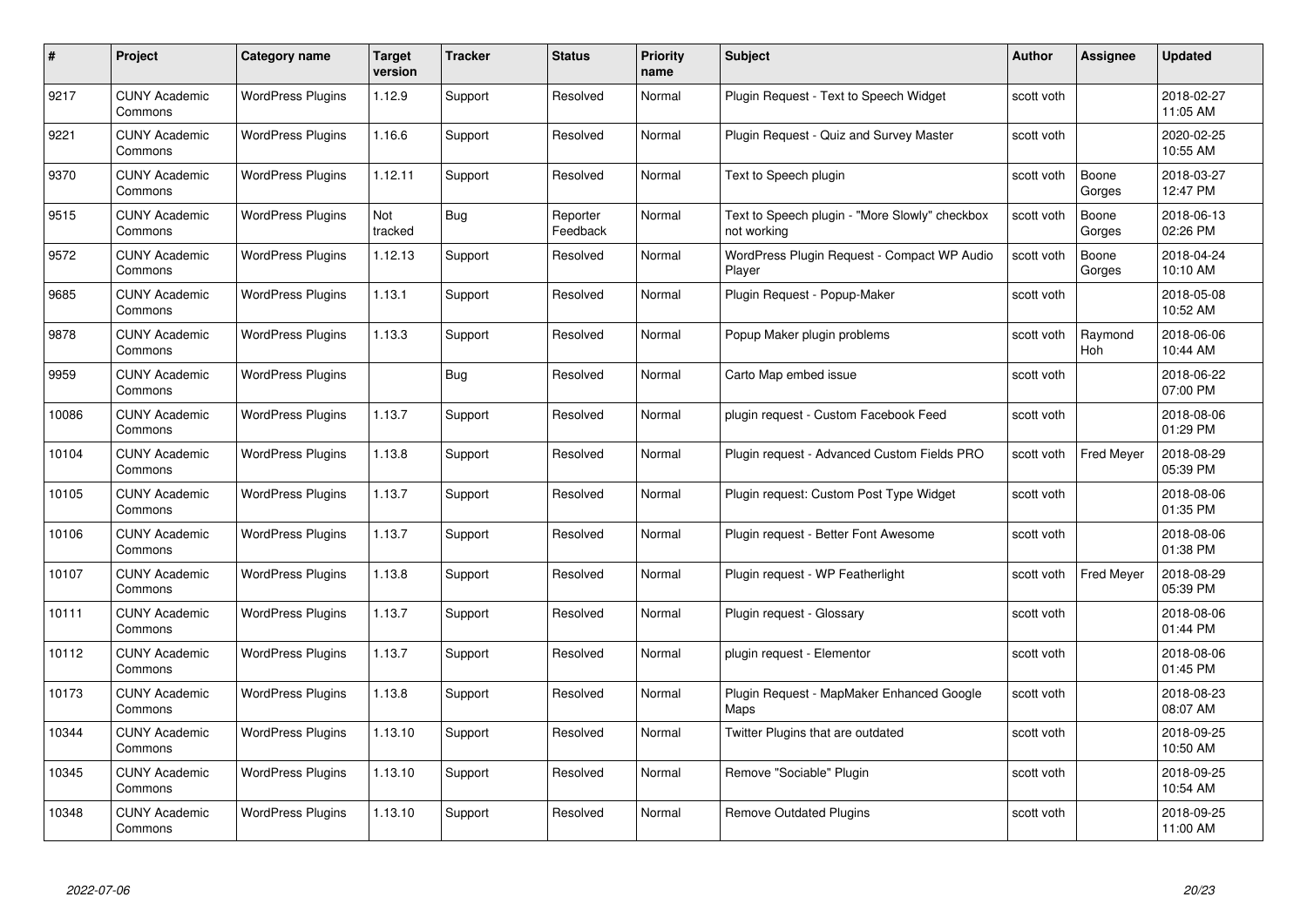| #     | Project                         | <b>Category name</b>     | Target<br>version | <b>Tracker</b> | <b>Status</b>        | <b>Priority</b><br>name | <b>Subject</b>                                                              | <b>Author</b> | <b>Assignee</b> | <b>Updated</b>         |
|-------|---------------------------------|--------------------------|-------------------|----------------|----------------------|-------------------------|-----------------------------------------------------------------------------|---------------|-----------------|------------------------|
| 10529 | <b>CUNY Academic</b><br>Commons | <b>WordPress Plugins</b> | 1.13.12           | Support        | Resolved             | Normal                  | Plugin Request -<br>https://wordpress.org/plugins/sign-up-sheets/           | scott voth    |                 | 2018-10-23<br>11:36 AM |
| 10749 | <b>CUNY Academic</b><br>Commons | <b>WordPress Plugins</b> |                   | Support        | Duplicate            | Normal                  | Plugin Request - H5P                                                        | scott voth    |                 | 2018-11-26<br>03:22 PM |
| 10792 | <b>CUNY Academic</b><br>Commons | <b>WordPress Plugins</b> | 1.14.2            | Support        | Resolved             | Normal                  | sexgenlabs site - Elementor + Glossary + creative<br>commons license widget | scott voth    | Raymond<br>Hoh  | 2018-12-11<br>11:14 AM |
| 11036 | <b>CUNY Academic</b><br>Commons | <b>WordPress Plugins</b> | 1.14.6            | Feature        | Resolved             | Normal                  | Voicethread embed support                                                   | scott voth    | Raymond<br>Hoh  | 2019-02-12<br>11:28 AM |
| 11037 | <b>CUNY Academic</b><br>Commons | <b>WordPress Plugins</b> | 1.14.6            | Feature        | Resolved             | Normal                  | Padlet embeds                                                               | scott voth    | Raymond<br>Hoh  | 2019-02-12<br>11:28 AM |
| 11038 | <b>CUNY Academic</b><br>Commons | <b>WordPress Plugins</b> | 1.14.6            | Feature        | Resolved             | Normal                  | Sutori question                                                             | scott voth    | Raymond<br>Hoh  | 2019-02-12<br>11:28 AM |
| 11175 | <b>CUNY Academic</b><br>Commons | <b>WordPress Plugins</b> | Not<br>tracked    | Support        | Resolved             | Normal                  | unsubscribe action not working with Tribulant<br>newsletter plugin          | scott voth    |                 | 2019-02-28<br>04:40 PM |
| 11276 | <b>CUNY Academic</b><br>Commons | <b>WordPress Plugins</b> |                   | Support        | Resolved             | Normal                  | unable to embed PDF with PDF Embedder                                       | scott voth    |                 | 2019-05-14<br>05:03 PM |
| 11590 | <b>CUNY Academic</b><br>Commons | <b>WordPress Plugins</b> | 1.15.4            | Support        | Resolved             | Normal                  | deprecate The The Tabs and Accordion plugin                                 | scott voth    |                 | 2019-06-25<br>04:22 PM |
| 11788 | <b>CUNY Academic</b><br>Commons | <b>WordPress Plugins</b> | Future<br>release | Support        | Reporter<br>Feedback | Normal                  | Plugin Request - Browse Aloud                                               | scott voth    |                 | 2019-09-24<br>08:42 AM |
| 12149 | CUNY Academic<br>Commons        | <b>WordPress Plugins</b> | 1.16.1            | Feature        | Resolved             | Normal                  | plugin request - Kadence-bloks                                              | scott voth    |                 | 2019-12-10<br>11:14 AM |
| 2252  | <b>CUNY Academic</b><br>Commons | <b>WordPress Plugins</b> | 1.16.3            | Support        | Resolved             | Normal                  | Pluginiln Request - Atomic Blocks                                           | scott voth    | Boone<br>Gorges | 2020-01-14<br>10:44 AM |
| 12386 | <b>CUNY Academic</b><br>Commons | <b>WordPress Plugins</b> | 1.16.5            | <b>Bug</b>     | Resolved             | Normal                  | Help site throwing error when publishing pages                              | scott voth    | Boone<br>Gorges | 2020-02-11<br>10:43 AM |
| 12550 | <b>CUNY Academic</b><br>Commons | <b>WordPress Plugins</b> | 1.16.8            | Support        | Resolved             | Normal                  | Deprecate CommentPress Core?                                                | scott voth    | Boone<br>Gorges | 2020-03-24<br>11:43 AM |
| 12573 | <b>CUNY Academic</b><br>Commons | <b>WordPress Plugins</b> | Future<br>release | Bug            | <b>New</b>           | Normal                  | <b>CommentPress Core Issues</b>                                             | scott voth    |                 | 2020-03-24<br>04:32 PM |
| 12671 | <b>CUNY Academic</b><br>Commons | <b>WordPress Plugins</b> | 1.16.10           | Bug            | Resolved             | Normal                  | Creative Commons License Not Available With<br><b>Block Editor</b>          | scott voth    | Raymond<br>Hoh  | 2020-04-28<br>11:03 AM |
| 12796 | <b>CUNY Academic</b><br>Commons | <b>WordPress Plugins</b> |                   | Support        | Resolved             | Normal                  | Timeline JS                                                                 | scott voth    |                 | 2020-06-03<br>04:10 PM |
| 13194 | <b>CUNY Academic</b><br>Commons | <b>WordPress Plugins</b> | 1.17.2            | Feature        | Resolved             | Normal                  | Slider Revolution update                                                    | scott voth    | Boone<br>Gorges | 2020-08-25<br>10:40 AM |
| 13409 | CUNY Academic<br>Commons        | <b>WordPress Plugins</b> | Not<br>tracked    | Support        | Resolved             | Normal                  | Jetpack Warnings                                                            | scott voth    | Raymond<br>Hoh  | 2020-10-13<br>10:47 AM |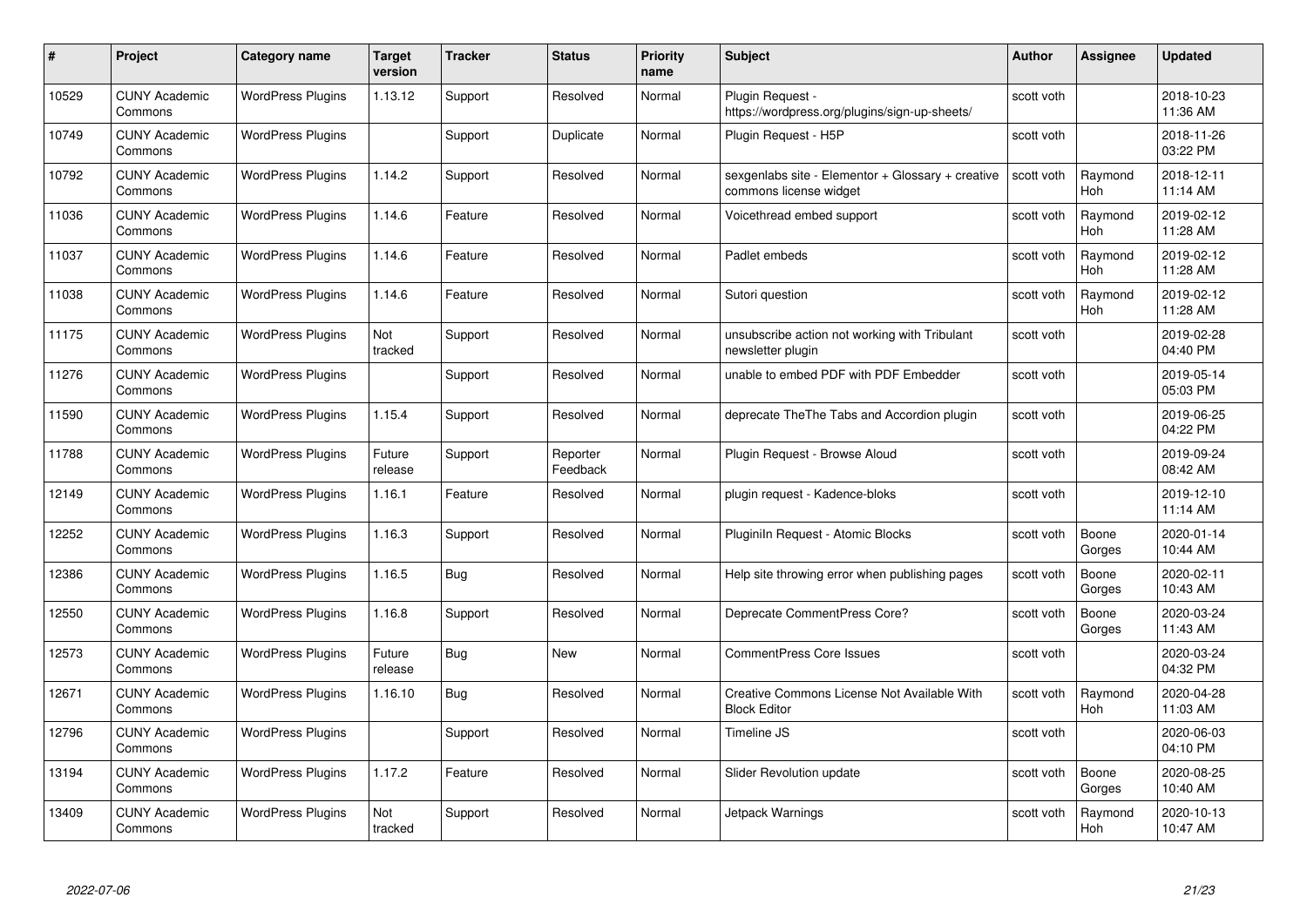| #     | Project                         | Category name            | Target<br>version | <b>Tracker</b> | <b>Status</b> | Priority<br>name | <b>Subject</b>                                                               | <b>Author</b> | <b>Assignee</b>       | <b>Updated</b>         |
|-------|---------------------------------|--------------------------|-------------------|----------------|---------------|------------------|------------------------------------------------------------------------------|---------------|-----------------------|------------------------|
| 13716 | <b>CUNY Academic</b><br>Commons | <b>WordPress Plugins</b> |                   | Support        | Resolved      | Normal           | Events sidebar issue with segalcenter.org                                    | scott voth    |                       | 2020-12-21<br>10:55 AM |
| 13946 | <b>CUNY Academic</b><br>Commons | <b>WordPress Plugins</b> | 2.1.0             | Support        | Assigned      | Normal           | <b>Custom Embed handler For OneDrive files</b>                               | scott voth    | Raymond<br>Hoh        | 2022-05-26<br>10:46 AM |
| 14468 | <b>CUNY Academic</b><br>Commons | <b>WordPress Plugins</b> | 1.18.11           | Support        | Resolved      | Normal           | deprecate ShareThis plugin / Add ShareThis<br><b>Share Buttons</b>           | scott voth    | Boone<br>Gorges       | 2021-05-25<br>11:04 AM |
| 14521 | <b>CUNY Academic</b><br>Commons | <b>WordPress Plugins</b> | 1.18.12           | Bug            | Resolved      | Normal           | Registration step for "ShareThis Social Share<br>Buttons" plugin not working | scott voth    | Boone<br>Gorges       | 2021-06-08<br>11:50 AM |
| 14548 | <b>CUNY Academic</b><br>Commons | <b>WordPress Plugins</b> | 1.18.13           | Support        | Resolved      | Normal           | Slider Revolution plugin update                                              | scott voth    | Boone<br>Gorges       | 2021-06-22<br>11:14 AM |
| 14847 | <b>CUNY Academic</b><br>Commons | <b>WordPress Plugins</b> |                   | Support        | Resolved      | Normal           | JetPack Issue displaying simple images                                       | scott voth    |                       | 2021-10-10<br>12:40 PM |
| 15303 | <b>CUNY Academic</b><br>Commons | <b>WordPress Plugins</b> | 1.19.4            | Feature        | Resolved      | Normal           | Plugin Request for QWriting Migration - SiteOrigin<br><b>Widget Bundle</b>   | scott voth    | Boone<br>Gorges       | 2022-02-22<br>11:01 AM |
| 15620 | <b>CUNY Academic</b><br>Commons | <b>WordPress Plugins</b> | 1.19.6            | Support        | Resolved      | Normal           | slider revolution plugin update                                              | scott voth    | Boone<br>Gorges       | 2022-03-22<br>11:30 AM |
| 16168 | <b>CUNY Academic</b><br>Commons | <b>WordPress Plugins</b> | 2.0.1             | Support        | Resolved      | Normal           | problem with short docs site                                                 | scott voth    | Raymond<br>Hoh        | 2022-05-26<br>05:33 PM |
| 16276 | <b>CUNY Academic</b><br>Commons | <b>WordPress Plugins</b> | Not<br>tracked    | Support        | Resolved      | Normal           | TablePress Auto Load Plugin Not Working                                      | scott voth    | Raymond<br>Hoh        | 2022-06-22<br>03:05 AM |
| 11277 | <b>CUNY Academic</b><br>Commons | <b>WordPress Themes</b>  | 1.14.10           | Support        | Resolved      | High             | Bridge Theme is broken                                                       | scott voth    | Matt Gold             | 2019-03-28<br>10:07 AM |
| 1242  | <b>CUNY Academic</b><br>Commons | <b>WordPress Themes</b>  |                   | Feature        | Rejected      | Normal           | Theme request: Woo Theme "Teamster"                                          | scott voth    | Matt Gold             | 2016-10-24<br>11:41 AM |
| 2982  | <b>CUNY Academic</b><br>Commons | <b>WordPress Themes</b>  | 1.5.21            | <b>Bug</b>     | Resolved      | Normal           | Sliders are broken on Woo Canvas theme                                       | scott voth    | Dominic<br>Giglio     | 2014-03-12<br>01:41 PM |
| 3067  | <b>CUNY Academic</b><br>Commons | <b>WordPress Themes</b>  |                   | Bug            | Resolved      | Normal           | Twenty Fourteen Theme Not Available                                          | scott voth    | Matt Gold             | 2014-02-22<br>11:35 AM |
| 3492  | <b>CUNY Academic</b><br>Commons | <b>WordPress Themes</b>  | Future<br>release | Support        | Assigned      | Normal           | Add CBOX theme to the Commons                                                | scott voth    | Raymond<br><b>Hoh</b> | 2014-10-08<br>05:55 PM |
| 3641  | <b>CUNY Academic</b><br>Commons | <b>WordPress Themes</b>  |                   | Support        | Rejected      | Normal           | New Theme Request: Outspoken (a premium WP<br>Shower theme)                  | scott voth    | <b>Matt Gold</b>      | 2014-11-18<br>08:08 PM |
| 3702  | <b>CUNY Academic</b><br>Commons | <b>WordPress Themes</b>  |                   | Support        | Resolved      | Normal           | access the Old Paper Theme                                                   | scott voth    | <b>Matt Gold</b>      | 2014-12-09<br>09:21 AM |
| 3712  | <b>CUNY Academic</b><br>Commons | <b>WordPress Themes</b>  | 1.7.6             | Support        | Resolved      | Normal           | Two plugins for the "Old Paper Theme" not<br>Available                       | scott voth    |                       | 2014-12-11<br>08:16 PM |
| 4019  | <b>CUNY Academic</b><br>Commons | <b>WordPress Themes</b>  | Not<br>tracked    | Support        | Resolved      | Normal           | <b>WP Site Display Issue</b>                                                 | scott voth    | Daniel Jones          | 2015-05-10<br>12:33 PM |